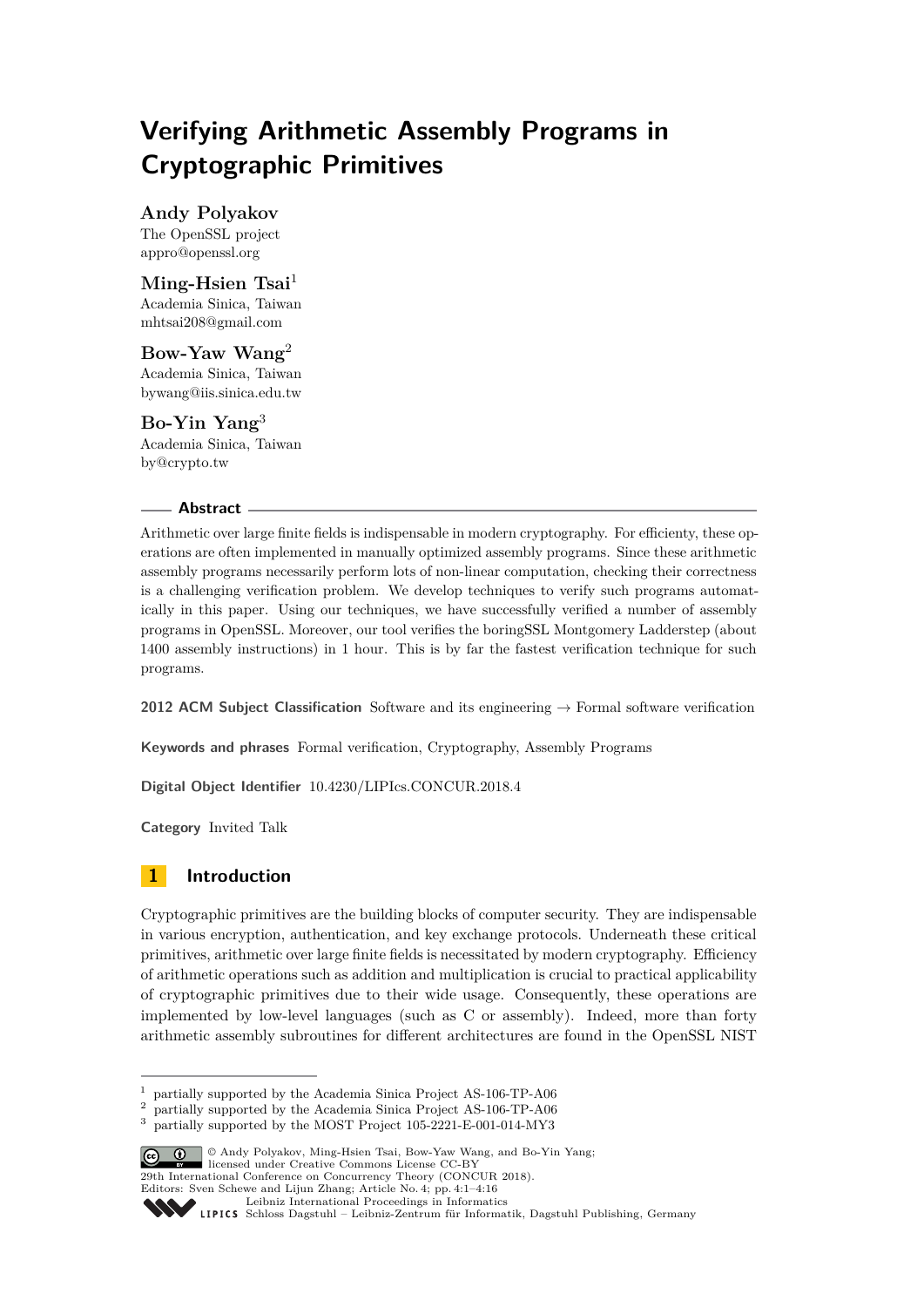#### **4:2 Verifying Arithmetic Assembly Programs in Cryptographic Primitives**

P-256 elliptic curve cryptographic library. Each is manually optimized to attain the best performance.

Since cryptographic primitives rely on arithmetic operations over large finite fields, correct implementations of such operations are essential to computer security. For implementations written in C, source codes are compiled into executable binary codes. Certified compilation (for instance, the CompCert project) is necessary to ensure correctness after C codes are verified. Even so, hand-optimized assembly implementations are still significantly more efficient than C implementations (up to two times faster for the OpenSSL NIST P-256 Intel Broadwell microarchitecture). Manually optimized assembly implementations for arithmetic operations are typical in practical cryptography. We verify such low-level codes for cryptographic primitives in this paper.

Several obstacles must be overcome. Different architectures have different instruction sets. Even for the same architecture  $(x86\text{ }64)$ , different microarchitectures may have different instruction sets (Broadwell versus its predecessors). Since one would like to develop verification techniques across different instruction sets, a unified framework is preferred. Code sizes also vary from operations significantly. From a dozen of instructions (multiplication by two) to more than a thousand (group operation in elliptic curves), these assembly implementations must be verified with reasonable resources. Last but not least, several assembly programs realize non-linear multiplication over large finite fields. Such algebraic properties are hard to verify by bit blasting. Existing SMT solvers for the bit-vector theory cannot verify the multiplication of two 256-bit numbers. New techniques have to be developed for assembly codes in this special domain.

We propose a domain specific language CRYPTOLINE for modeling assembly programs across different architectures. The language contains instructions used in implementations of arithmetic operations. Different from assembly languages, operands and flags are explicit in CRYPTOLINE for clarity. CRYPTOLINE moreover allows users to specify program properties with assertions, pre- and post-conditions. Using CRYPTOLINE, assembly programs of different arithmetic operations from the OpenSSL cryptographic library are modeled and specified. We feel CRYPTOLINE is a suitable abstraction for assembly programs in cryptographic primitives.

Rewriting assembly codes in CRYPTOLINE can be a daunting task. Moreover, assembly programs can be written in various ways. For example, assembly code fragments can be put in the asm statement in GNU C compilers; the OpenSSL library allows programmers to write portable assembly codes with its Perl scripts. Instead of writing parsers for various assembly development environments, we extract assembly codes from execution traces. Since CryptoLine is designed to model assembly programs, each assembly instruction can be translated to CryptoLine statements straightforwardly. Using a simple Python script, extracted assembly codes are converted to CryptoLine programs automatically. Users can transform their assembly programs to CRYPTOLINE programs for verification via simple scripts. Usability of our work is greatly improved.

For verification, we consider conjunctions of range and algebraic predicates. Range predicates specify program variable ranges with the unsigned bit-vector theory; they are resolved by SMT solvers rather straightforwardly. Algebraic predicates specify algebraic properties among program variables; they are reduced to instances of the ideal membership problem through a series of transformations. Instances of the ideal membership problem are sent to and solved by computer algebra systems. Our hybrid technique decomposes verification problems and takes advantages of recent developments in SMT solving and computer algebra. It opens new opportunities in verifying non-linear arithmetic computation in cryptographic programs.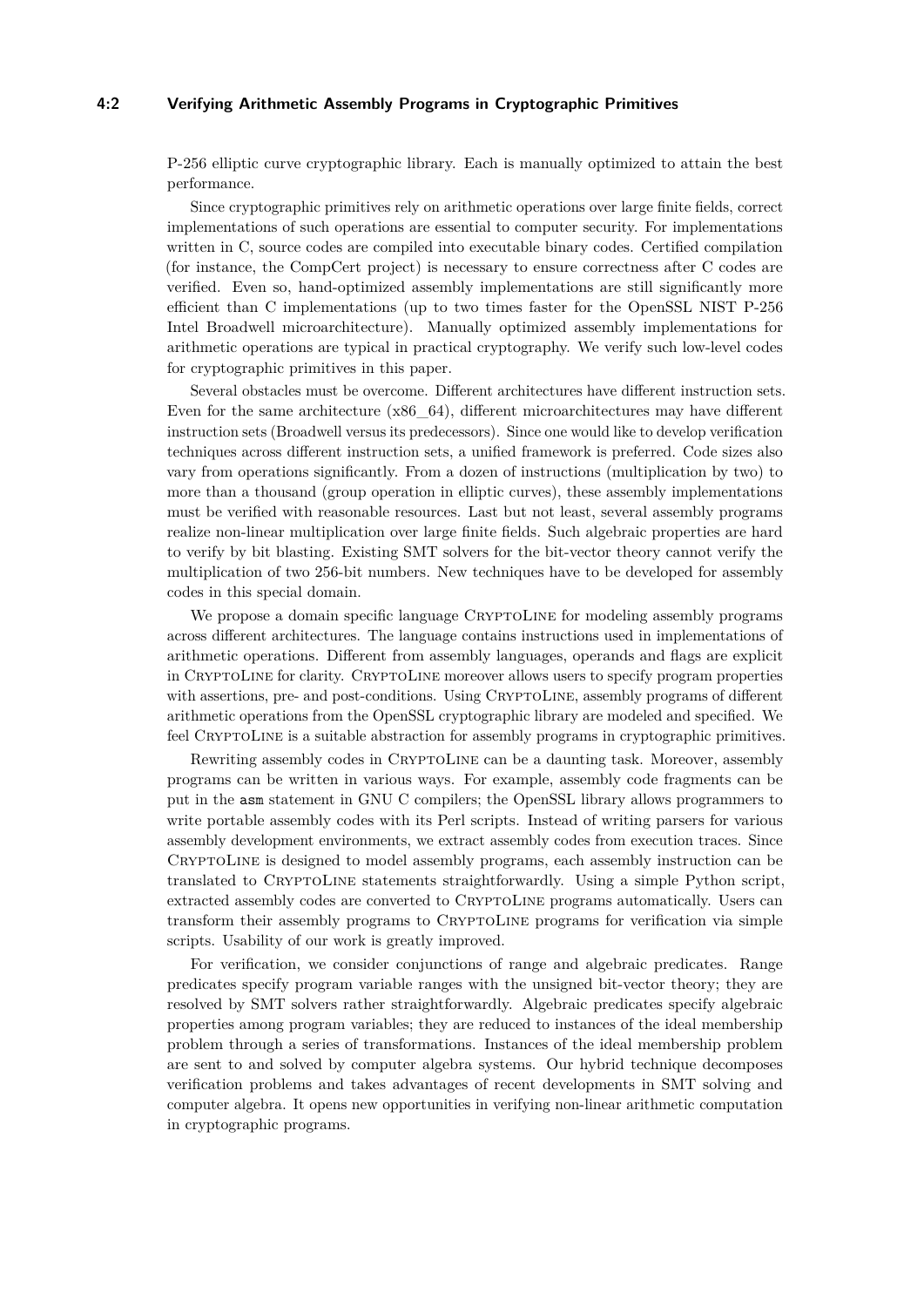#### **A. Polyakov, M. Tsai, B. Wang, and B. Yang 4:3**

We report case studies in OpenSSL, boringSSL, and mbedTLS. For OpenSSL, we verify eight assembly subroutines converted from execution traces in the OpenSSL NIST P-256 cryptographic library. These subroutines perform arithmetic computation including but not limited to square and multiplication over the Galois field  $GF(2^{256}-2^{224}+2^{192}+2^{96}-1)$ . The Montegomery multiplication subroutine over arbitrary 256-bit Montgomery primes is also verified. For boringSSL, the multiplication and square subroutines over  $GF(2^{255} - 19)$  are verified, as well as the Montgomery Ladderstep subroutine for  $X25519 \approx 1400$  instructions). For mbedTLS, the multiplication subroutine accepts any size of inputs and involves both assembly and C code. The execution traces are extracted and verified.

**Related Work.** A domain-specific language BVCRYPTOLINE has been proposed to model lowlevel mathematical constructs in cryptographic programs [\[16\]](#page-15-1). Programs in bvCryptoLine can be verified automatically by a certified approach. Both the certified approach and ours reduce the verification problem to SMT problems and ideal membership problems. However, we introduce new instructions in our domain-specific language so that more lowlevel arithmetic programs can be verified. Unlike the certified approach which verifies programs in bvCryptoLine, we target on real industrial programs and provide scripts for the extraction of assembly codes from execution traces and for the translation from assembly codes to our domain-specific language. Although our approach is not certified, it verifies programs much faster than the certified approach does. The tool gfverif [\[6\]](#page-15-2) has been used to automatically verify a C implementation of the Montgomery Ladderstep. In gfverif, range properties and algebraic properties are verified separatedly by a specialized range analysis and by the Sage computer-algebra system. A drawback of gfverif is that programs not written in the constructs provided by gfverif cannot be verified.

A hand-optimized assembly implementation of the Montgomery Ladderstep has been verified by a semi-automatic approach [\[8\]](#page-15-3) with SMT solvers. As non-linear arithmetic operations are hard for SMT solvers to verify, the semi-automatic approach requires manual program annotation to reduce verification problems to smaller ones and Coq proofs for some theorems about modulo operation. Similarly, several mathematical constructs have been re-implemented in F\* [\[18\]](#page-15-4) and Vale [\[7\]](#page-15-5) and to be verified using a combination of SMT solving and manual proofs.

Fiat-Crypto can synthesize correct-by-construction assembly codes for mathematical constructs but the synthesized codes are not as efficient as hand-optimized assembly implementations [\[9\]](#page-15-6). Various implementations of mathematical constructs, hash functions, and random number generators have been formalized and manually verified in proof assistants [\[1,](#page-15-7) [3,](#page-15-8) [2,](#page-15-9) [14,](#page-15-10) [13,](#page-15-11) [4,](#page-15-12) [5,](#page-15-13) [17\]](#page-15-14). Cryptol/SAW can automatically verify several cryptographic implementations in C and Java against their reference implementations but the correctness of the reference implementations is not proven [\[15\]](#page-15-15).

After preliminaries (Section [2\)](#page-2-0), the domain specific language CryptoLine for cryptographic assembly programs is presented in Section [3.](#page-3-0) Our verification algorithm is given in Section [4.](#page-5-0) Case studies are reported in Section [5.](#page-11-0) Section [6](#page-14-0) concludes the presentation.

# <span id="page-2-0"></span>**2 Preliminaries**

Let N be the set of non-negative integers and Z the set of integers.  $[n] = \{0, 1, \ldots, n\}$  for  $n \in \mathbb{N}$ . Fix a set  $\vec{v} = \{x, y, z, \ldots\}$  of variables and a set  $\vec{c} = \{a, b, c, \ldots\}$  of carry flags such that  $\vec{v} \cap \vec{c} = \emptyset$ . Let  $\vec{x} = \vec{v} \cup \vec{c}$ .  $\mathbb{Z}[\vec{x}]$  denotes the set of polynomials over  $\vec{x}$  with coefficients in *Z*. A set *I* ⊆ *Z*[ $\vec{x}$ ] is an *ideal* if  $f + g \in I$  for every  $f, g \in I$ ; and  $h \times f \in I$  for every  $h \in \mathbb{Z}[\vec{x}]$ and  $f \in I$ . Given  $G \subseteq \mathbb{Z}[\vec{x}]$ ,  $\langle G \rangle$  is the minimal ideal containing *G*; *G* are the *generators* of  $\langle G \rangle$ . The *ideal membership* problem is to decide if  $f \in I$  for a given ideal *I* and  $f \in \mathbb{Z}[\vec{x}]$ .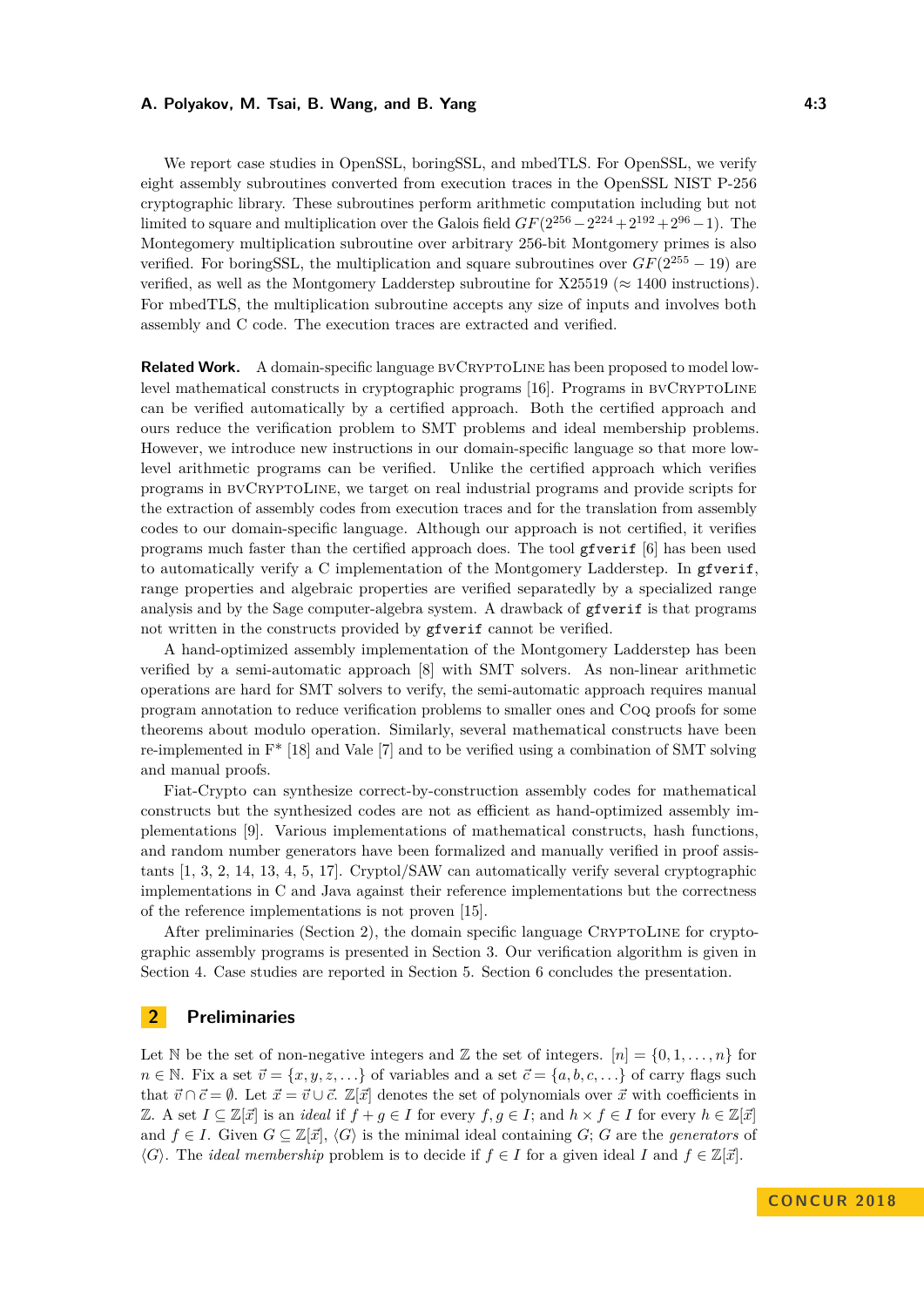## **4:4 Verifying Arithmetic Assembly Programs in Cryptographic Primitives**

```
Num : := 0 | 1 | 2 | \cdotsVar ::= \vec{v}Flag ::= \vec{c}\mathit{Expr} ::= \mathit{Num} \mid \mathit{Var} \mid \mathit{Flag} \midExpr+Expr | Expr−Expr |
                   Expr×Expr
                                                                      APred ::= \top | APred \wedge APred |\textit{Expr} = \textit{Expr} \mid \textit{Expr} \equiv \textit{Expr} \text{ mod } \textit{Expr} \midRPred ::= \top | RPred \wedge RPred |\textit{Expr} < w \textit{Expr} \mid \textit{Expr} \leq w \textit{Expr}
```
**(b)** Predicates.

**(a)** Expressions.

**Figure 1** Syntax of Expressions and Predicates.

# <span id="page-3-0"></span>**3 Domain Specific Language – CryptoLine**

CryptoLine is designed to model and specify arithmetic assembly programs in cryptograhpic primitives. Arithmetic over large finite fields is essential to modern cryptography. In practice, it is necessary to perform arithmetic computation with numbers in hundreds of bits lest security may be compromised due to cryptoanalysis. We analyze real arithmetic assembly programs, identify a small subset of assembly instructions, and formalize the subset in our domain specific language CRYPTOLINE. In order to specify properties about programs, the language is enriched with statements like Assert and Assume. We detail the design of CRYPTOLINE in this section.

## **3.1 Syntax**

As in low-level cryptographic programs, numbers are non-negative in CRYPTOLINE. The language also allows variables and binary flags. Expressions are only used in property specifications. They admit arithmetic operators  $+$ ,  $-$ , and  $\times$  (Figure [1a\)](#page-3-1). Property specifications are divided into two classes: algebraic and range predicates. An algebraic predicate is a conjunction of equalities or modulo equalities. A range predicate is a conjunction of finite-width comparisons<sup>[4](#page-3-2)</sup>. For instance,  $Expr <sub>w</sub> Expr$  means the *w*-bit less-than relation between two expressions in Figure [1b.](#page-3-1)

CRYPTOLINE statements contain assembly instructions used in arithmetic computation<sup>[5](#page-3-3)</sup>. They even have a similar syntax: mnemonic, destination variables, and source arguments in order (Figure [2a\)](#page-4-0). Set is the assignment statement. The Cmov statement is the conditional assignment. Mul is the half multiplication whereas Mulf is the full multiplication. Add! is the addition statement without setting the carry flag. Add is the addition statement with setting the carry flag. Adc is the addition with carry statement. Similarly, Sub! is the subtraction statement without setting the borrow flag, Sub is the subtraction with setting the borrow flag, and Sbb is the subtraction with borrow statement. A predicate consists of an algebraic and a range predicate separated by  $\parallel$  (Figure [2b\)](#page-4-0). The Assert statement asserts a predicate. The Assume statement assumes a predicate. A program is a sequence of statements. Finally, a specification contains a program with two predicates as the pre- and post-conditions.

<span id="page-3-2"></span>Range predicates such as negation, equality, and disjunction are also allowed in our implementation. Expressions allowed in a range predicate also include signed/unsigned remainder, bit-wise and, bit-wise or, and bit-wise xor.

<span id="page-3-3"></span><sup>&</sup>lt;sup>5</sup> Instructions such as setting a binary flag, clearing a binary flag, and instructions in [\[16\]](#page-15-1) are also allowed in our implementation.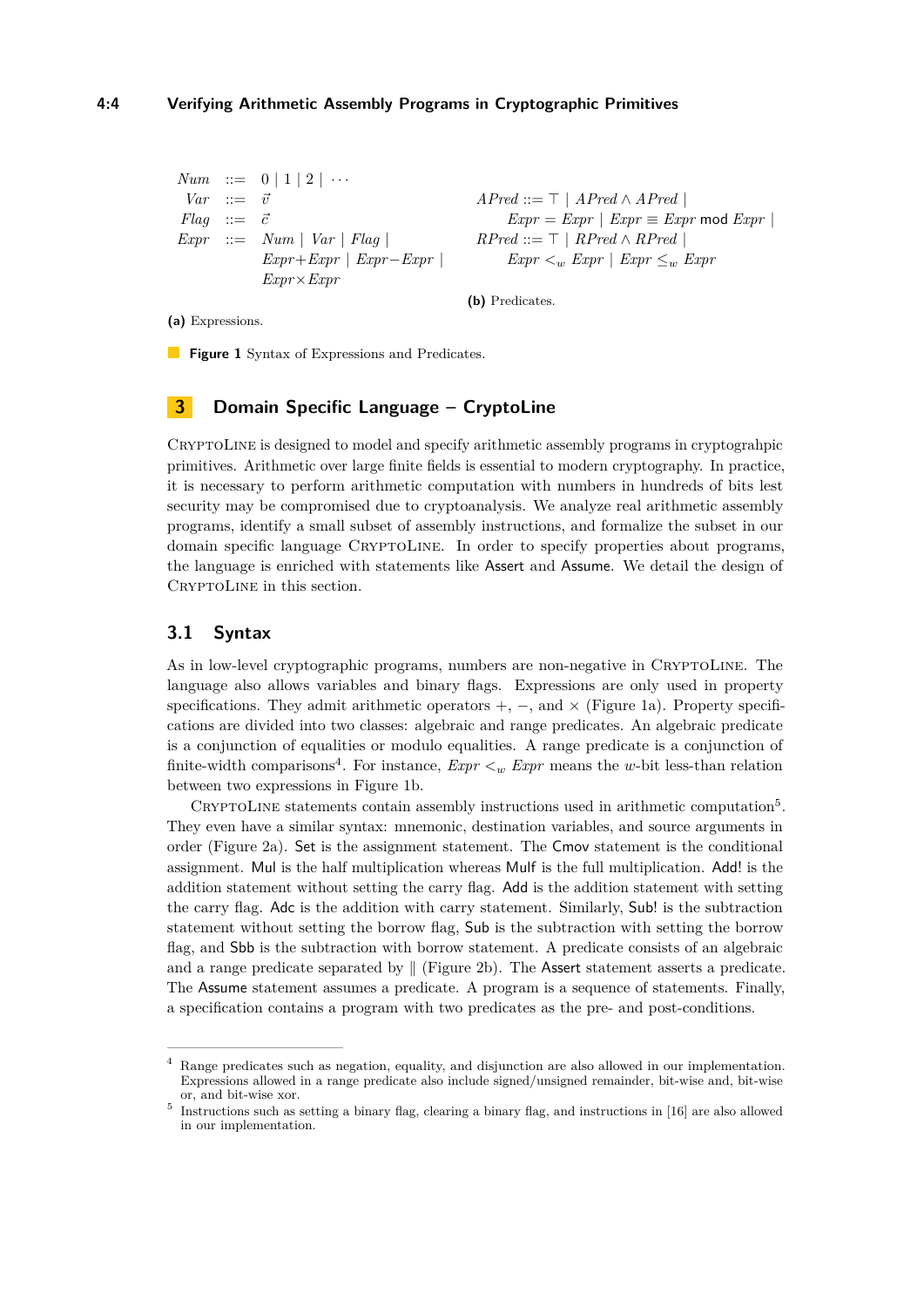<span id="page-4-0"></span>

| $Stmt ::=$ Set $VarArg$ | Cmov $VarFlagArgArg$ |  |                                                           |
|-------------------------|----------------------|--|-----------------------------------------------------------|
| Add! $VarArgArg$        | AddFlagVarArgArg     |  | $Arg \ ::= \ Num \   \ Var$                               |
| Sub! $VarArgArg$        | SubFlagVarArgArg     |  | $Proq ::= Stmt;   Stmt; Prog$                             |
| AdcFlagVarArgArgFlag    | Mul $VarArgArg$      |  | $Pred ::= RPred    APred$                                 |
| SbbFlagVarArgArgFlag    | Mulf $VarVarArgArg$  |  | $Spec \quad ::= \quad (Pred \cap P \cap Q \cap P \cap Q)$ |
| Assert $Pred$           | Assume $Pred$        |  |                                                           |

**(b)** Programs and Specifications.

**(a)** Statements.

**Figure 2** Syntax of Programs and Specifications.

<span id="page-4-1"></span>

| 1: | Set $r_0$ $x_0$ ;    | 6:    | Add! $r_0$ $r_0$ 4503599627370458;     | 11: | Sub! $r_0 r_0 y_0$ ;         |
|----|----------------------|-------|----------------------------------------|-----|------------------------------|
| 2: | Set $r_1$ $x_1$ ;    | 7:    | Add! $r_1$ $r_1$ 4503599627370494;     | 12: | Sub! $r_1$ $r_1$ $y_1$ ;     |
| 3: | Set $r_2$ $x_2$ :    | 8:    | Add! $r_2$ $r_2$ 4503599627370494;     |     | 13: Sub! $r_2$ $r_2$ $y_2$ ; |
| 4: | Set $r_3$ $x_3$ :    | $9 -$ | Add! $r_3$ $r_3$ 4503599627370494;     | 14: | Sub! $r_3$ $r_3$ $y_3$ ;     |
|    | 5: Set $r_5$ $x_4$ ; |       | 10: Add! $r_4$ $r_4$ 4503599627370494; |     | 15: Sub! $r_4$ $r_4$ $y_4$ ; |

**Figure 3** Subtraction *sub*.

**Example.** Consider the CRYPTOLINE program for the subtraction over  $GF(2^{255} - 19)$  in X25519. In Figure [3,](#page-4-1) each element in the finite field is represented by five 51-bit numbers. Each 51-bit number is a *limb* of the representation. The program first assigns the minuend  $(x_i$ 's) to the result  $(r_i$ 's). It then adds 4503599627370458 =  $2^{52} - 38$  to the lowest limb and  $4503599627370494 = 2^{52} - 2$  to other limbs of the result. Finally, the program subtracts the subtrahend  $(y_i)$  from the result.

In order to specify the subtraction program, let  $\text{radix51}(\ell_4, \ell_3, \ell_2, \ell_1, \ell_0)$  denote

$$
\ell_4 \times 2^{51 \times 4} + \ell_3 \times 2^{51 \times 3} + \ell_2 \times 2^{51 \times 2} + \ell_1 \times 2^{51 \times 1} + \ell_0.
$$

That is,  $radix51(\ell_4, \ell_3, \ell_2, \ell_1, \ell_0)$  is the element represented by  $\ell_i$ 's. We have the following specification for the program in Figure [3:](#page-4-1)

$$
\begin{aligned}\n&\|\n\bigwedge_{i=0}^{4} x_i \leq_{64} 2^{51} + 2^{15} \wedge \bigwedge_{i=0}^{4} y_i \leq_{64} 2^{51} + 2^{15} \|\top\| \\
&\text{sub} \\
&\|\bigwedge_{i=0}^{4} r_i <_{64} 2^{54} \|\n\begin{array}{c}\n\text{radix51}(x_4, x_3, x_2, x_1, x_0) - \text{radix51}(y_4, y_3, y_2, y_1, y_0) \\
&\equiv \text{radix51}(r_4, r_3, r_2, r_1, r_0) \mod 2^{255} - 19\n\end{array}\n\big\}.\n\end{aligned}
$$

Given each limb of the minuend and subtrahend slightly greater than  $2^{51}$ , the specification says the subtraction program computes the difference over  $GF(2^{255} - 19)$  with the result less than  $2^{54}$ . To see why the subtraction program satisfies the algebraic specification, observe that  $\text{radix51}(2^{51} - 1, 2^{51} - 1, 2^{51} - 1, 2^{51} - 1, 2^{51} - 19) = 2^{255} - 19$ . Hence  $\text{radix51}(2^{52} - 2, 2^{52} - 1)$  $2,2^{52}-2,2^{52}-2,2^{52}-38) = 2 \times (2^{255}-19)$ . That is, the subtraction program adds  $2 \times (2^{255}-19)$ to the minuend and then subtracts the subtrahend. Since the algebraic specification only requires modulo equality, the program is indeed correct. Adding  $2 \times (2^{255} - 19)$  does not induce the propagation of carry flags during addition. It moreover prevents borrow flag propagation during subtraction.

#### **3.2 Semantics**

Let *W* be a architecture-dependent parameter:  $W = 2^{64}$  for 64-bit architectures;  $W = 2^{32}$ for 32-bit architectures. A *state* is a mapping from *Var* to  $[W - 1]$  and from *Flag* to  $\{0, 1\}$ ,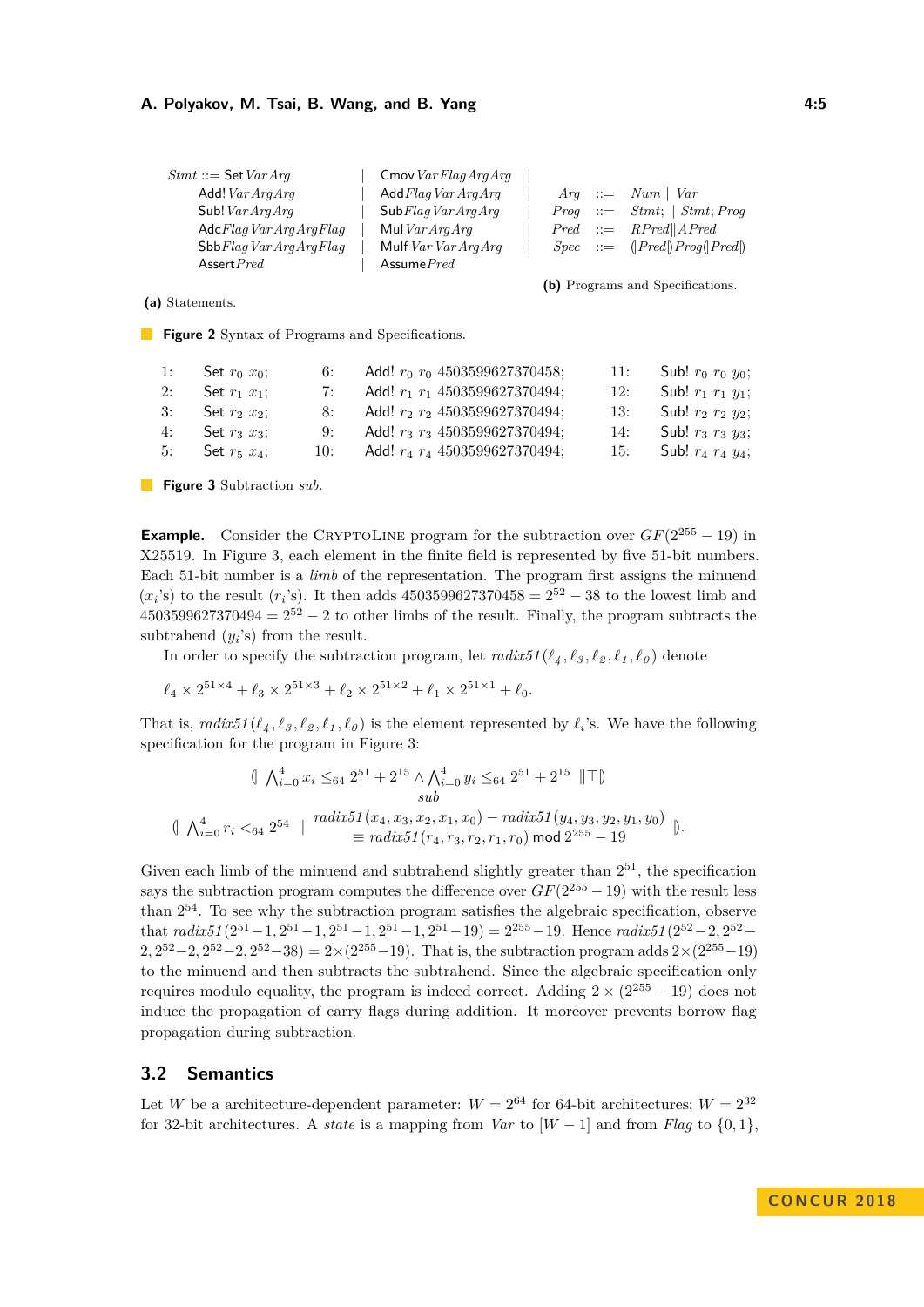#### **4:6 Verifying Arithmetic Assembly Programs in Cryptographic Primitives**

and ⊥ is the designated *error* state. The error state does not satisfy any predicate. Figure [4](#page-6-0) gives the operational semantics of each statement.

The semantics for CryptoLine is standard for unsigned bounded arithmetic. The Set statement updates the value of a variable in a state. Cmov updates a variable by the given flag. Add! updates a variable by the sum of arguments if the sum is smaller than W, and otherwise results in the error state (overflows in this case). Add and Adc update a flag and a variable by the sum of arguments. Sub! updates a variable by the difference of arguments if the difference is non-negative, and otherwise results in the error state (underflows in this case). Sub and Sbb update a flag and a variable by the difference of arguments. For the half multiplication Mul, it is an error if the higher bits of the product is non-zero (overflows in this case). The full multiplication Mulf always terminates successfully if the two updated variables are different. Assert results in the error state if the current state does not satisfy the given predicate. Assume ensures the new state satisfying the given predicate. Finally, the error state always propagates.

Let  $\sigma$  and  $\tau$  be states. The semantics of a program is inductively defined as follows.  $\sigma \xrightarrow{stmt} \tau$  is defined in Figure [4.](#page-6-0)  $\sigma \xrightarrow{stmt;prog} \tau$  if there is a state  $\lambda$  such that  $\sigma \xrightarrow{stmt} \lambda$  and *λ*  $\frac{prog}{r}$  *τ*. We call a program *prog safe* with respect to a predicate *P* if for every *σ* and *τ*,  $\sigma \models P$  and  $\sigma \xrightarrow{prog} \tau$  imply  $\tau \neq \bot$ . We write  $\models (P||Q)prog(P'||Q')$  if for every  $\sigma, \tau$  with  $\sigma = P \wedge Q$  and  $\sigma \xrightarrow{prog} \tau$ , we have  $\tau = P' \wedge Q'$ . Note that  $\not\equiv (P||Q)prog(P'||Q')$  if there is an assertion failure during execution.

**Example (continued).** The subtraction program will never reach the error state. For example, consider the variable  $r_0$ . The statement at line 1 assigns  $r_0$  the value of  $x_0$ , which is smaller than  $2^{51} + 2^{15}$  by the precondition. The Add! statement at line 6 assigns  $r_0$  a value between 4503599627370458 =  $2^{52} - 38$  and  $2^{51} + 2^{15} + 4503599627370458$  =  $2^{51} + 2^{15} + 2^{52} - 38 < 2^{64}$ . Thus the Add! statement never goes to the error state. Finally, observe  $y_0 \n\t\leq 2^{51} + 2^{15} \leq 2^{52} - 38 \leq r_0$  after line 6. The **Sub!** statement at line 11 therefore never goes to the error state.

# <span id="page-5-0"></span>**4 Verifying CryptoLine Programs**

We want to check if  $= (P||Q) \text{prog}(P'||Q')$  for a given specification  $(P||Q) \text{prog}(P'||Q')$  with range predicates  $P, P'$  and algebraic predicates  $Q, Q'$ . Firstly, we transform the specification to static single assignments where variables are indexed such that no input variables are assigned and every variable is assigned at most once. As CRYPTOLINE programs are straight-line, the transformation can be done easily so that the validity of specification is preserved. In this section, we will assume the specification  $(|P||Q)prog(P'||Q')$  is in static single assignments and write  $x^{(i)}$  to explicitly indicate a variable x with index i when needed.

Secondly, we need to ensure that all assertions in *prog* are valid. Consider the first assertion Assert $P''||Q''$  in *prog* and let  $prog = prog_1;$ Assert $P''||Q''; prog_2$ . We verify the validity of this assertion by checking if  $= (P||Q)prog<sub>1</sub>(|P''||Q'')$  is valid. Once the assertion is valid, it is safe to be removed when verifying *prog*. Therefore all the assertion checking can be reduced to specification checking of programs without assertions. In this section, we will assume there is no assertion in *prog*.

Finally, observe  $\models (P \|\top) \text{prog}(P' \|\top)$  and  $\models (P \|\text{Q}) \text{prog}(\top \|\text{Q}')$  imply  $\models (P \|\text{Q}) \text{prog}$  $(|P'||Q'|)$ . The specification  $||P|| \top |$ *prog* $||P'|| \top$  involves only range predicates; and the specification  $||P||Q||$ *prog* $||T||Q'||$  concerns only algebraic properties. We therefore divide the verfication task into two parts: range and algebraic properties.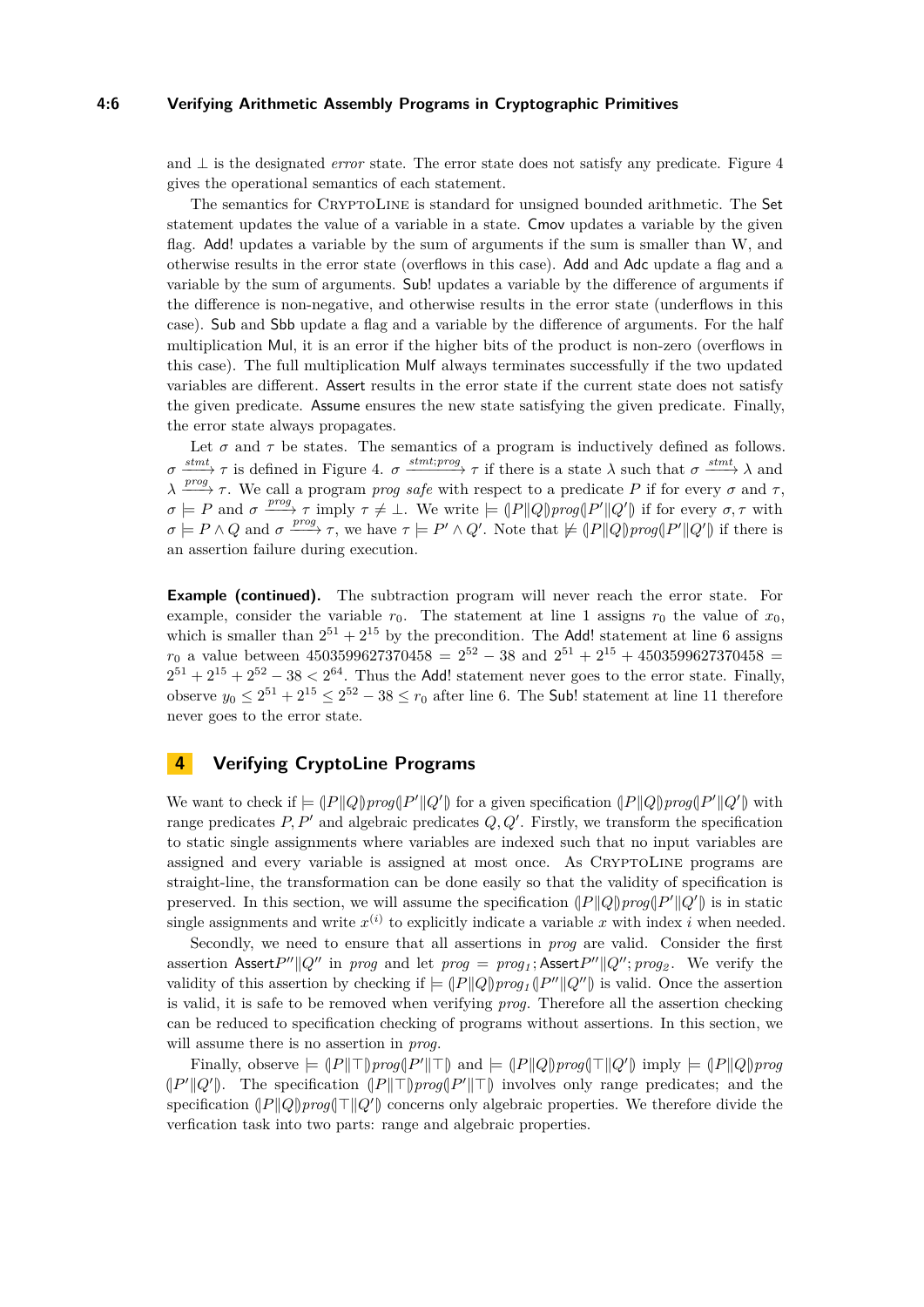<span id="page-6-0"></span>

|          |                                                                           |                                                                                                                 | $[\![n]\!]_{\sigma} = n \quad [\![x]\!]_{\sigma} = \sigma(x), \text{ for } x \in \vec{v} \quad [\![c]\!]_{\sigma} = \sigma(c), \text{ for } c \in \vec{c}$ |
|----------|---------------------------------------------------------------------------|-----------------------------------------------------------------------------------------------------------------|------------------------------------------------------------------------------------------------------------------------------------------------------------|
| $\sigma$ | $\xrightarrow{\text{Set }x\ u}\qquad \sigma[x\mapsto [\![u]\!]_{\sigma}]$ |                                                                                                                 |                                                                                                                                                            |
| $\sigma$ | $\xrightarrow{\text{Cmov } x \ b \ u \ v} \quad \sigma[x \mapsto R]$      |                                                                                                                 | where $R = [u]_{\sigma}$ if $[b]_{\sigma} = 1$ ; $[v]_{\sigma}$ if $[b]_{\sigma} = 0$                                                                      |
| $\sigma$ | $\overline{\xrightarrow{\text{Add! x } u v}} \quad \sigma'$               |                                                                                                                 | where $R = [u]_{\sigma} + [v]_{\sigma}$ and $\sigma' = \sigma[x \mapsto R]$                                                                                |
|          |                                                                           |                                                                                                                 | if $R/W = 0$ ; $\perp$ otherwise                                                                                                                           |
| $\sigma$ |                                                                           | $\xrightarrow{\text{Add } b \ x \ u \ v} \quad \sigma[b, x \mapsto R/W, R \bmod W]$                             | where $R = [u]_{\sigma} + [v]_{\sigma}$                                                                                                                    |
| $\sigma$ |                                                                           | $\xrightarrow{\text{Adc }b\ x\ u\ v\ c} \quad \sigma[b, x \mapsto R/W, R \bmod W]$                              | where $R = [u]_{\sigma} + [v]_{\sigma} + [c]_{\sigma}$                                                                                                     |
| $\sigma$ | $\xrightarrow{\text{Sub! x } u v} \sigma'$                                |                                                                                                                 | where $R = [u]_{\sigma} - [v]_{\sigma}$ and $\sigma' = \sigma[x \mapsto R]$                                                                                |
|          |                                                                           |                                                                                                                 | if $\llbracket u \rrbracket_{\sigma} \geq \llbracket v \rrbracket_{\sigma}; \perp$ otherwise                                                               |
|          |                                                                           | $\sigma \xrightarrow{\text{Sub } b x u v} \sigma[b, x \mapsto B, R \bmod W]$                                    | where $R = [u]_{\sigma} - [v]_{\sigma} + W$ and $B = 0$ if                                                                                                 |
|          |                                                                           |                                                                                                                 | $\llbracket u \rrbracket_{\sigma} \geq \llbracket v \rrbracket_{\sigma}; 1$ otherwise                                                                      |
|          |                                                                           | $\sigma \ \xrightarrow{\text{Sbb } b\text{ } x\text{ } u\text{ } v\text{ } c} \ \sigma[b,x\mapsto B,R \bmod W]$ | where $R = [u]_{\sigma} - [v]_{\sigma} - [c]_{\sigma} + W$ and B                                                                                           |
|          |                                                                           |                                                                                                                 | $= 0$ if $\llbracket u \rrbracket_{\sigma} \geq \llbracket v \rrbracket_{\sigma} + \llbracket c \rrbracket_{\sigma}; 1$ otherwise                          |
|          | $\sigma \xrightarrow{\text{Mul } x \ u \ v} \sigma'$                      |                                                                                                                 | where $R = [u]_{\sigma} \times [v]_{\sigma}$ and $\sigma' = \sigma[x \mapsto R]$                                                                           |
|          |                                                                           |                                                                                                                 | if $R/W = 0$ ; $\perp$ otherwise                                                                                                                           |
| $\sigma$ |                                                                           |                                                                                                                 | $\xrightarrow{\text{Mult } x y u v} \sigma[x, y \mapsto R/W, R \bmod W]$ if $x \neq y$ and $R = [u]_{\sigma} \times [v]_{\sigma}$                          |
| $\sigma$ | $\xrightarrow{\text{Assert}P\ Q} \sigma'$                                 |                                                                                                                 | where $\sigma' = \sigma$ if $\sigma \models P \land Q; \bot$ otherwise                                                                                     |
| $\sigma$ | Assume $P  Q \rightarrow \sigma$                                          |                                                                                                                 | if $\sigma \models P \land Q$                                                                                                                              |
|          | $\xrightarrow{stmt}$                                                      |                                                                                                                 | where $stmt \in Stmt$                                                                                                                                      |
|          |                                                                           |                                                                                                                 |                                                                                                                                                            |

**Figure 4** Semantics.

# **4.1 Range Properties**

Range properties are amenable to analysis by bit blasting. We therefore reduce the problem of deciding  $= (P \| \top) \text{prog}(P' \| \top)$  to SMT solving. More specifically, we construct a formula  $\Psi$  in the bit vector theory such that  $\Psi$  is satisfiable if and only if  $\neq$  (*P*||<sup>T</sup>)*prog*(|*P*'||<sup>T</sup>). An SMT solver is then employed to check range properties. Since the reduction is standard, details are omitted here (see, for instance, [\[12\]](#page-15-16)). Note that  $\not\models$   $||P|| \top |$ *prog* $||P'|| \top$ *f* may be caused by the violation of the post-condition or by the violation of *program safety* (that is, overflow/underflow of some program statement). Therefore, safety check of *prog* is also encoded in  $\Psi$  by the same way as in [\[16\]](#page-15-1)) and  $\models (P||\top)proj(P'||\top)$  actually indicates that *prog* is safe with respect to *P*.

## **4.2 Algebraic Properties**

Algebraic properties, especially those involving non-linear multiplication, are not suitable for SMT solving. In order to effectively verify algebraic properties, we propose modular polynomial abstraction. In modular polynomial abstraction, program behaviors are modeled by solutions to systems of modular polynomial equations. Checking algebraic properties is reduced to modular polynomial equation entailments. The modular polynomial equation entailment problem in turn is reduced to the ideal membership problem. The ideal membership problem is widely studied in commutative algebra. Decision procedures for the ideal membership problem are available in computer algebra systems. We hence employ computer algebra systems to verify algebraic properties.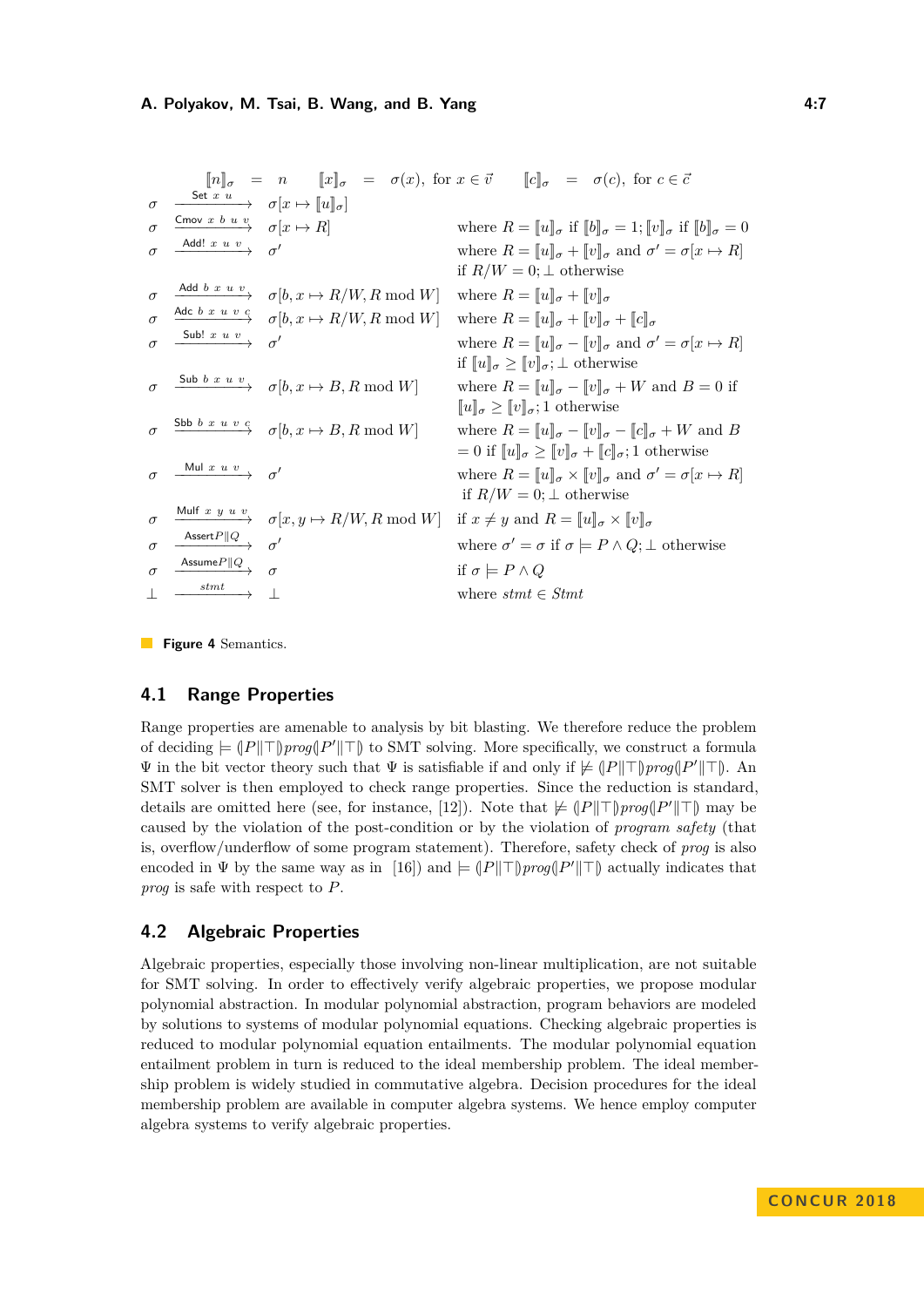<span id="page-7-0"></span>

| Set $x u$               | $\hookrightarrow$ | $x-u=0$                                                          |
|-------------------------|-------------------|------------------------------------------------------------------|
| Cmov $x b u v$          |                   | $\leftrightarrow \qquad x - (b \times u + (1 - b) \times v) = 0$ |
| Add! $x u v$            |                   | $\leftrightarrow$ $x - (u + v) = 0$                              |
| Add $b x u v$           |                   | $\leftrightarrow (x+b\times W)-(u+v)=0 \wedge b\times (1-b)=0$   |
| Adc $b x u v c$         | $\hookrightarrow$ | $(x + b \times W) - (u + v + c) = 0 \wedge b \times (1 - b) = 0$ |
| Sub! $x u v$            | $\hookrightarrow$ | $x - (u - v) = 0$                                                |
| Sub $b x u v$           | $\hookrightarrow$ | $(x - b \times W) - (u - v) = 0 \wedge b \times (1 - b) = 0$     |
| Sbb $b x u v c$         | $\hookrightarrow$ | $(x - b \times W) - (u - v - c) = 0 \wedge b \times (1 - b) = 0$ |
| Mul $x u v$             | $\hookrightarrow$ | $x-(u\times v)=0$                                                |
| Mulf $x \, y \, u \, v$ | $\hookrightarrow$ | $(x \times W + y) - (u \times v) = 0$                            |
| Assert $P  Q$           | $\hookrightarrow$ |                                                                  |
| Assume $P  Q$           | $\hookrightarrow$ | poly(Q)                                                          |

**Figure 5** Modular Polynomial Equations.

In the following, the three transformations from the verification problem of algebraic properties on CryptoLine programs to the ideal membership problem are explained. We first show how to transform program behaviors to systems of modular polynomial equations. The algebraic property verification problem is then reduced to the modular polynomial equation entailment problem. Finally, we explicate how to solve the entailment problem by the ideal membership problem in commutative algebra.

## **4.2.1 Modular Polynomial Equations**

Let  $f(\vec{x}), g(\vec{x}) \in \mathbb{Z}[\vec{x}]$ . A *modular polynomial equation* is of the form  $f(\vec{x}) = 0$  or  $f(\vec{x}) \equiv$ 0 mod  $g(\vec{x})$ . A *system* of modular polynomial equations is denoted by  $\bigwedge_{i=1}^{k} f_i(\vec{x}) = 0 \wedge$  $\bigwedge_{i=1}^{l} g_i(\vec{x}) \equiv 0 \bmod h_i(\vec{x})$  where  $f_i(\vec{x}), g_i(\vec{x}), h_i(\vec{x}) \in \mathbb{Z}[\vec{x}]$  for all i. A state  $\sigma$  is a solution to a modular polynomial equation (written  $\sigma = f(\vec{x}) = 0$  or  $\sigma = f(\vec{x}) \equiv 0 \mod g(\vec{x})$ ) if the equation holds under the valuation  $\sigma$ . A state  $\sigma$  is a solution to a system of modular polynomial equations if it is a solution to every equations in the system.

Our first task is to describe program behaviors. Consider the transformation from CRYPTOLINE statements to systems of modular polynomial equations (Figure [5\)](#page-7-0). Set is transformed to the equation stating that the updated variable is equal to the argument. For Cmov, the argument *b* can be either 0 or 1. Hence its corresponding equation identifying the updated variable to *u* or *v* by the value of *b*. Add! and Sub! are transformed to equations respectively mimicing the addition and the subtraction. In addition to the equations for the updated variable and flag, Add, Adc, Sub, Sbb also have equations restricting the values of flags to be 0 or 1. Mul and Mulf are transformed to equations mimicing the multiplication. Assert is verified as another specification and is ignored. Finally, Assume  $P||Q$  is transformed to *poly*(*Q*). Given  $Q \in \mathbb{Z}[\vec{x}]$ , *poly*(*Q*) is *Q* with  $e_1 = e_2$  replaced by  $e_1 - e_2 = 0$  and  $e_1 \equiv e_2 \mod e_3$  replaced by  $e_1 - e_2 \equiv 0 \mod e_3$ .

We have the following theorem for the transformation from CRYPTOLINE to a system of modular polynomial equations.

<span id="page-7-1"></span>**► Theorem 1.** For each stmt  $\hookrightarrow$   $\Phi$  *in Figure [5](#page-7-0) and non-error states*  $\sigma$  *and*  $\tau$ *, we have*  $\sigma \xrightarrow{stmt} \tau$  *implies*  $\tau \models \Phi$ .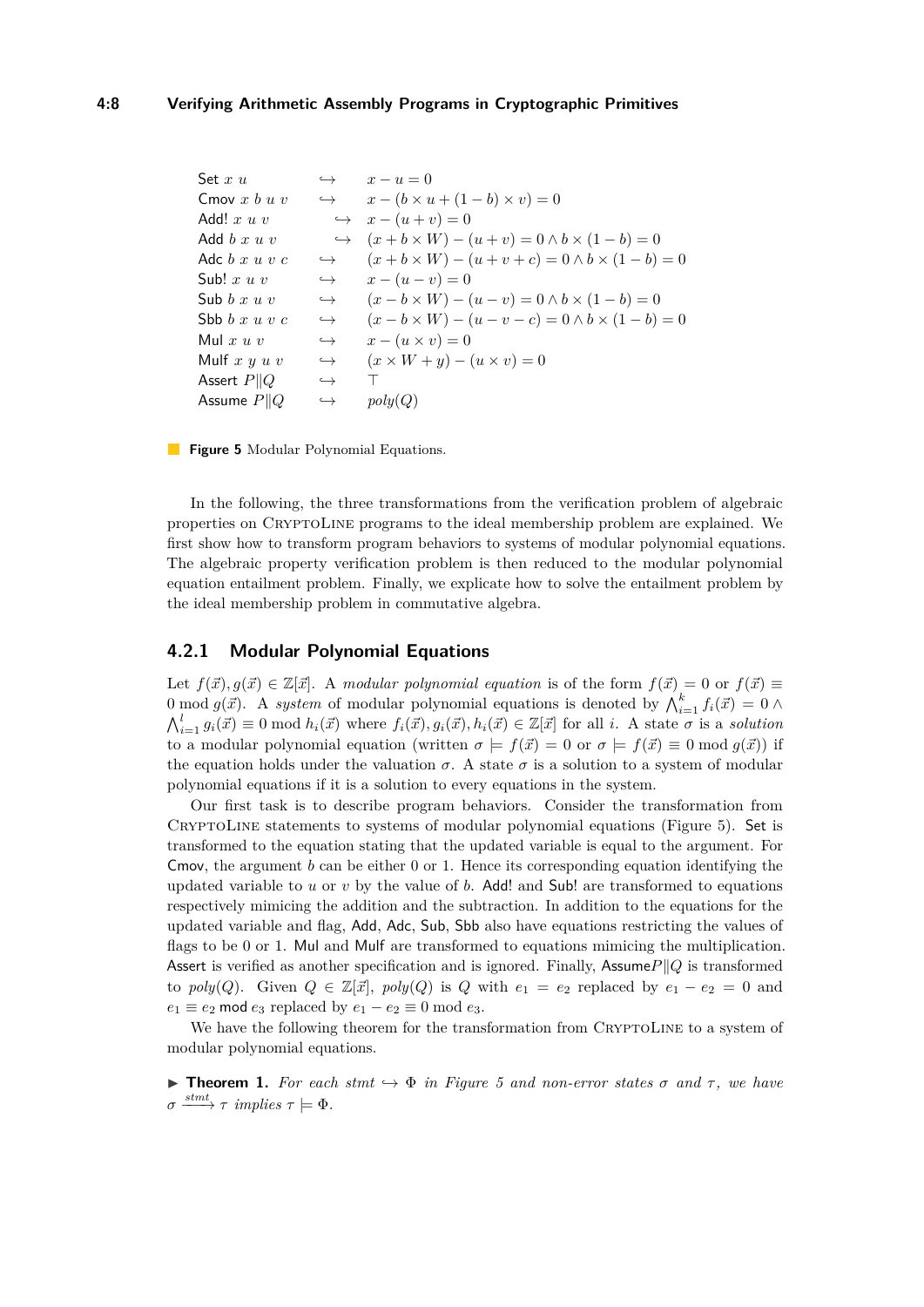#### **A. Polyakov, M. Tsai, B. Wang, and B. Yang 19. The Contract of Australian Australian Australian Australian Australian Australian Australian Australian Australian Australian Australian Australian Australian Australian Aust**

<span id="page-8-0"></span>

| 1: Set $r_0^{(0)} x_0^{(0)}$ ;   | 6: Add! $r_0^{(1)}$ $r_0^{(0)}$ 4503599627370458;  | 11: Sub! $r_0^{(2)} r_0^{(1)} y_0^{(0)}$ ;     |
|----------------------------------|----------------------------------------------------|------------------------------------------------|
| 2: Set $r_1^{(0)}$ $x_1^{(0)}$ ; | 7: Add! $r_1^{(1)}$ $r_1^{(0)}$ 4503599627370494;  | 12: Sub! $r_1^{(2)} r_1^{(1)} y_1^{(0)}$ ;     |
| 3: Set $r_2^{(0)}$ $x_2^{(0)}$ ; | 8: Add! $r_2^{(1)}$ $r_2^{(0)}$ 4503599627370494;  | 13: Sub! $r_2^{(2)}$ $r_2^{(1)}$ $y_2^{(0)}$ ; |
| 4: Set $r_3^{(0)}$ $x_3^{(0)}$ ; | 9: Add! $r_3^{(1)}$ $r_3^{(0)}$ 4503599627370494;  | 14: Sub! $r_3^{(2)} r_3^{(1)} y_3^{(0)}$ ;     |
| 5: Set $r_5^{(0)}$ $x_4^{(0)}$ ; | 10: Add! $r_4^{(1)}$ $r_4^{(0)}$ 4503599627370494; | 15: Sub! $r_4^{(2)} r_4^{(1)} y_4^{(0)}$ ;     |

**Figure 6** *sub* in static single assignments.

**Sketch.** We only show the proof for two statements here. Suppose  $\sigma \xrightarrow{\text{Add } b x u v} \tau$ . If  $\llbracket u \rrbracket_{\sigma} + \llbracket v \rrbracket_{\sigma} < W$ ,  $\llbracket b \rrbracket_{\tau} = 0$  and  $\llbracket x \rrbracket_{\tau} = \llbracket u \rrbracket_{\sigma} + \llbracket v \rrbracket_{\sigma}$ . Otherwise, we have  $\llbracket b \rrbracket_{\tau} = 1$  and  $||x||_{\tau} = ||u||_{\sigma} + ||v||_{\sigma} - W$ . As statements are in static single assignments,  $||u||_{\tau} = ||u||_{\sigma}$  and  $\llbracket v \rrbracket_{\tau} = \llbracket v \rrbracket_{\sigma}$ . Hence  $\tau \models (x + b \times W) - (u + v) = 0$  and  $\tau \models b \times (1 - b) = 0$  in both cases.

Now suppose  $\sigma \xrightarrow{\text{Cmov } x \ b \ u \ v} \tau$ . If  $[[b]]_{\sigma} = 1$ ,  $[[x]_{\tau} = [[u]]_{\sigma} = [[b]]_{\sigma} \times [[u]]_{\sigma}$ . Otherwise  $[[b]]_{\sigma} = 0$ and  $[x]_{\tau} = [v]_{\sigma} = (1 - [b]_{\sigma}) \times [v]_{\sigma}$ . As statements are in static single assignments,  $[b]_{\tau} = [b]_{\sigma}$ ,  $\llbracket u \rrbracket_{\tau} = \llbracket u \rrbracket_{\sigma}$  and  $\llbracket v \rrbracket_{\tau} = \llbracket v \rrbracket_{\sigma}$ . In both cases, we have  $\tau \models x - (b \times u + (1 - b) \times v) = 0$ .

By the assumption that programs are in static single assignments and Theorem [1,](#page-7-1) a system of modular polynomial equations whose solutions are program execution traces is constructed. More formally, we have the following corollary:

 $\triangleright$  **Corollary 2.** *Suppose stmt*<sub>1</sub>; *stmt*<sub>2</sub>; · · · ; *stmt*<sub>n</sub> *is in static single assignments. Let*  $\sigma$  *and*  $\tau$ be non-error states with  $\sigma \xrightarrow{stmt_1;stmt_2; \dots;stmt_n} \tau$ . Suppose stmt<sub>i</sub>  $\hookrightarrow \Phi_i$  (Figure [5\)](#page-7-0) for every  $1 \leq i \leq n$ *. Then*  $\tau \models \bigwedge_{i=1}^{n} \Phi_i$ *.* 

**Example (continued).** Let us compute the system of modular polynomial equations for the subtraction program in Figure [3.](#page-4-1) We rewrite the program in static single assignments (Figure [6\)](#page-8-0). The specification concerning algebraic properties, denoted by *aspecsub*, is rewritten as well:

$$
\begin{aligned}\n&\|\n\bigwedge_{i=0}^{4} x_i^{(0)} \leq_{64} 2^{51} + 2^{15} \wedge \bigwedge_{i=0}^{4} y_i^{(0)} \leq_{64} 2^{51} + 2^{15} \|\top\| \\
&\text{sub} \\
\|\top\| \quad \text{radix51}(x_4^{(0)}, x_3^{(0)}, x_2^{(0)}, x_1^{(0)}, x_0^{(0)}) - \text{radix51}(y_4^{(0)}, y_3^{(0)}, y_2^{(0)}, y_1^{(0)}, y_0^{(0)}) \\
&\equiv \text{radix51}(r_4^{(2)}, r_3^{(2)}, r_2^{(2)}, r_1^{(2)}, r_0^{(2)}) \mod 2^{255} - 19\n\end{aligned}\n\big)\n\big\}
$$

For each statement in the static single assignments, we apply the transformation in Figure [5.](#page-7-0) Figure [7](#page-9-0) shows the corresponding modular polynomial equations.

### **4.2.2 Modular Polynomial Equation Entailment**

Let  $\Phi$  and  $\Phi'$  be systems of modular polynomial equations with variables over  $\vec{x}$ . A *modular polynomial entailment* is a formula of the form  $\forall \vec{x}(\Phi \implies \Phi')$ . Given a modular polynomial entailment, the *modular polynomial entailment problem* is to decide whether the entailment holds in the theory of integers. Given systems of modular polynomial equations describing program behaviors and intended algebraic properties, it is standard to transform the verification problem to an instance of the modular polynomial entailment problem.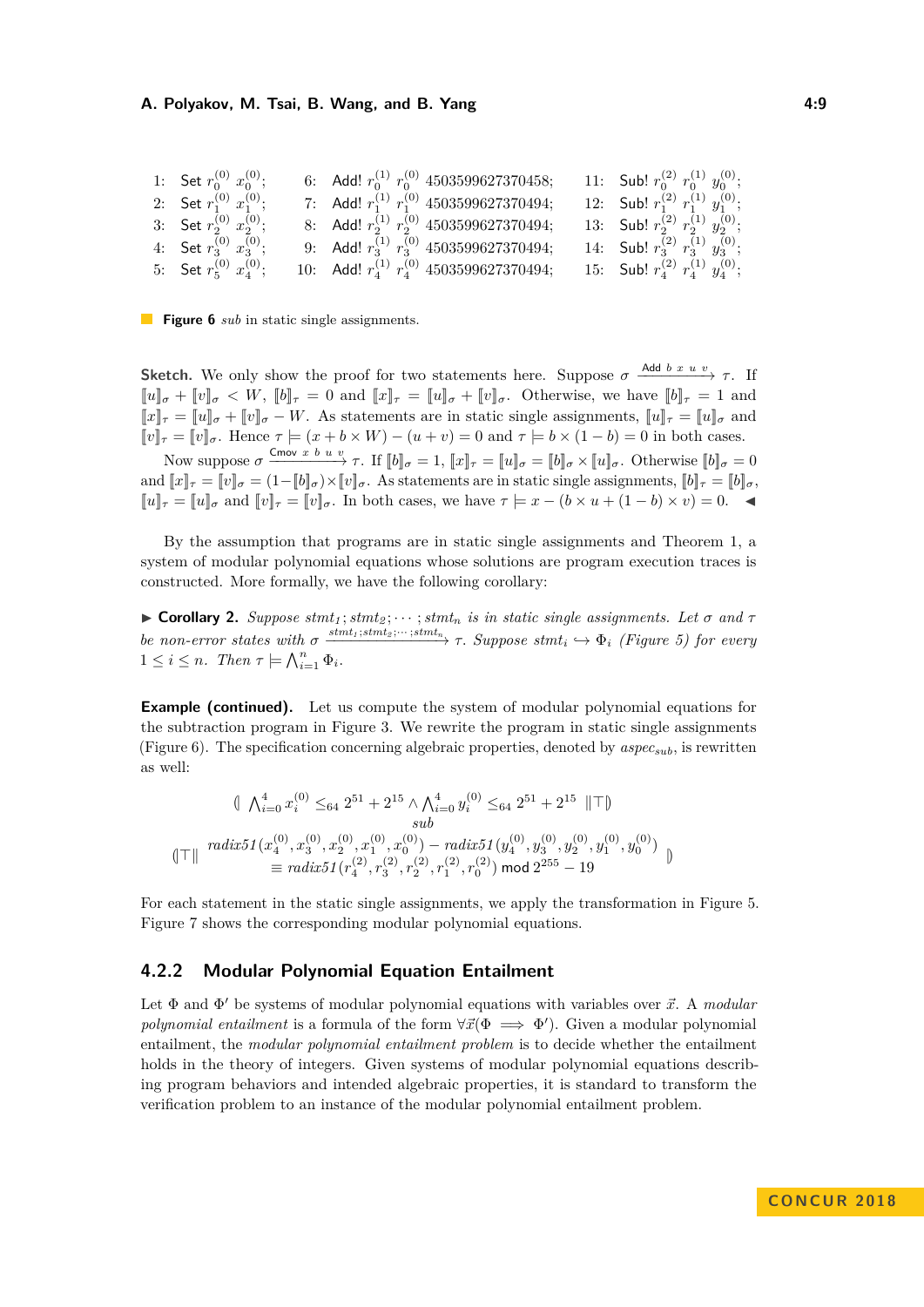#### **4:10 Verifying Arithmetic Assembly Programs in Cryptographic Primitives**

<span id="page-9-0"></span>1: 
$$
r_0^{(0)} - x_0^{(0)} = 0 \land
$$
  
\n2:  $r_1^{(0)} - x_1^{(0)} = 0 \land$   
\n3:  $r_2^{(0)} - x_2^{(0)} = 0 \land$   
\n4:  $r_3^{(0)} - x_4^{(0)} = 0 \land$   
\n5:  $r_4^{(1)} - (r_0^{(0)} + 4503599627370494) = 0 \land$   
\n6:  $r_0^{(1)} - (r_0^{(0)} + 4503599627370458) = 0 \land$   
\n7:  $r_1^{(1)} - (r_1^{(0)} + 4503599627370458) = 0 \land$   
\n8:  $r_2^{(2)} - (r_2^{(1)} - y_2^{(0)}) = 0 \land$   
\n9:  $r_3^{(1)} - (r_3^{(0)} + 4503599627370494) = 0 \land$   
\n10:  $r_4^{(1)} - (r_4^{(0)} + 4503599627370494) = 0 \land$   
\n11:  $r_0^{(2)} - (r_0^{(1)} - y_0^{(0)}) = 0 \land$   
\n12:  $r_1^{(2)} - (r_1^{(1)} - y_1^{(0)}) = 0 \land$   
\n13:  $r_2^{(2)} - (r_2^{(1)} - y_2^{(0)}) = 0 \land$   
\n14:  $r_3^{(2)} - (r_3^{(1)} - y_3^{(0)}) = 0 \land$   
\n15:  $r_4^{(2)} - (r_4^{(1)} - y_4^{(0)}) = 0$   
\n8:  $r_2^{(1)} - (r_2^{(0)} + 4503599627370494) = 0 \land$ 



<span id="page-9-1"></span>**Findment 3.** *Given a specification*  $\{P \| Q \} prog(\top \| Q')$  *in static single assignments and the corresponding system of modular polynomial equations* Φ*prog for prog where there is no* Assert *statement, if prog is safe with respect to*  $P$  *and*  $\forall \vec{x} (poly(Q) \land \Phi_{prog} \implies poly(Q'))$ *holds, then*  $\models (P||Q)prog(T||Q').$ 

**Example (continued).** We apply Theorem [3](#page-9-1) to verify algebraic properties on the subtraction program in Figure [3.](#page-4-1) Recall the system of modular polynomial equations Φ*sub* for the program in Figure [7.](#page-9-0) If we can show

$$
\forall \vec{x} \left[\top \wedge \Phi_{sub} \Longrightarrow \begin{matrix} radix 51 \,(x_4^{(0)},x_3^{(0)},x_2^{(0)},x_1^{(0)},x_0^{(0)}) - radix 51 \,(y_4^{(0)},y_3^{(0)},y_2^{(0)},y_1^{(0)},y_0^{(0)}) \\ - radix 51 \,(r_4^{(2)},r_3^{(2)},r_2^{(2)},r_1^{(2)},r_0^{(2)}) \equiv 0 \bmod 2^{255}-19 \end{matrix}\right],
$$

denoted by  $ent_{sub}$ , then  $\models$  *aspec<sub>sub</sub>*.

Our next task is to solve the modular polynomial entailment problem. It is known how to replace modular polynomial equations with polynomial equations and hence simplify the modular polynomial entailment problem [\[11\]](#page-15-17). In the following, we review the simplication for the sake of completeness.

Let  $e_i(\vec{x}), f_i(\vec{x}), n_i(\vec{x})g_k(\vec{x}), h_l(\vec{x}), m_l(\vec{x}) \in \mathbb{Z}[\vec{x}]$  for  $i \in [I], j \in [J], k \in [K]$ , and  $l \in [L]$ . Consider the instance of the modular polynomial entailment problem:

$$
\forall \vec{x} \left[ \bigwedge_{i \in [I]} e_i(\vec{x}) = 0 \land \bigwedge_{j \in [J]} f_j(\vec{x}) \equiv 0 \mod n_j(\vec{x}) \implies \bigwedge_{k \in [K]} g_k(\vec{x}) = 0 \land \bigwedge_{l \in [L]} h_l(\vec{x}) \equiv 0 \mod m_l(\vec{x}) \right]
$$

Its consequent has  $K + L + 2$  modular polynomial equations. We decompose the problem into  $K + L + 2$  instances of the modular polynomial entailment problem. Each instance is of the form

$$
\forall \vec{x} \left[ \bigwedge_{i \in [I]} e_i(\vec{x}) = 0 \land \bigwedge_{j \in [J]} f_j(\vec{x}) \equiv 0 \bmod n_j(\vec{x}) \implies g(\vec{x}) = 0 \right]; \text{ or}
$$

$$
\forall \vec{x} \left[ \bigwedge_{i \in [I]} e_i(\vec{x}) = 0 \land \bigwedge_{j \in [J]} f_j(\vec{x}) \equiv 0 \bmod n_j(\vec{x}) \implies h(\vec{x}) \equiv 0 \bmod m(\vec{x}).
$$

For the first form, we expand the modular polynomial equations and obtain

$$
\forall \vec{x} \left[ \bigwedge_{i \in [I]} e_i(\vec{x}) = 0 \land \bigwedge_{j \in [J]} [\exists d_j. f_j(\vec{x}) - d_j \cdot n_j(\vec{x}) = 0] \implies g(\vec{x}) = 0],
$$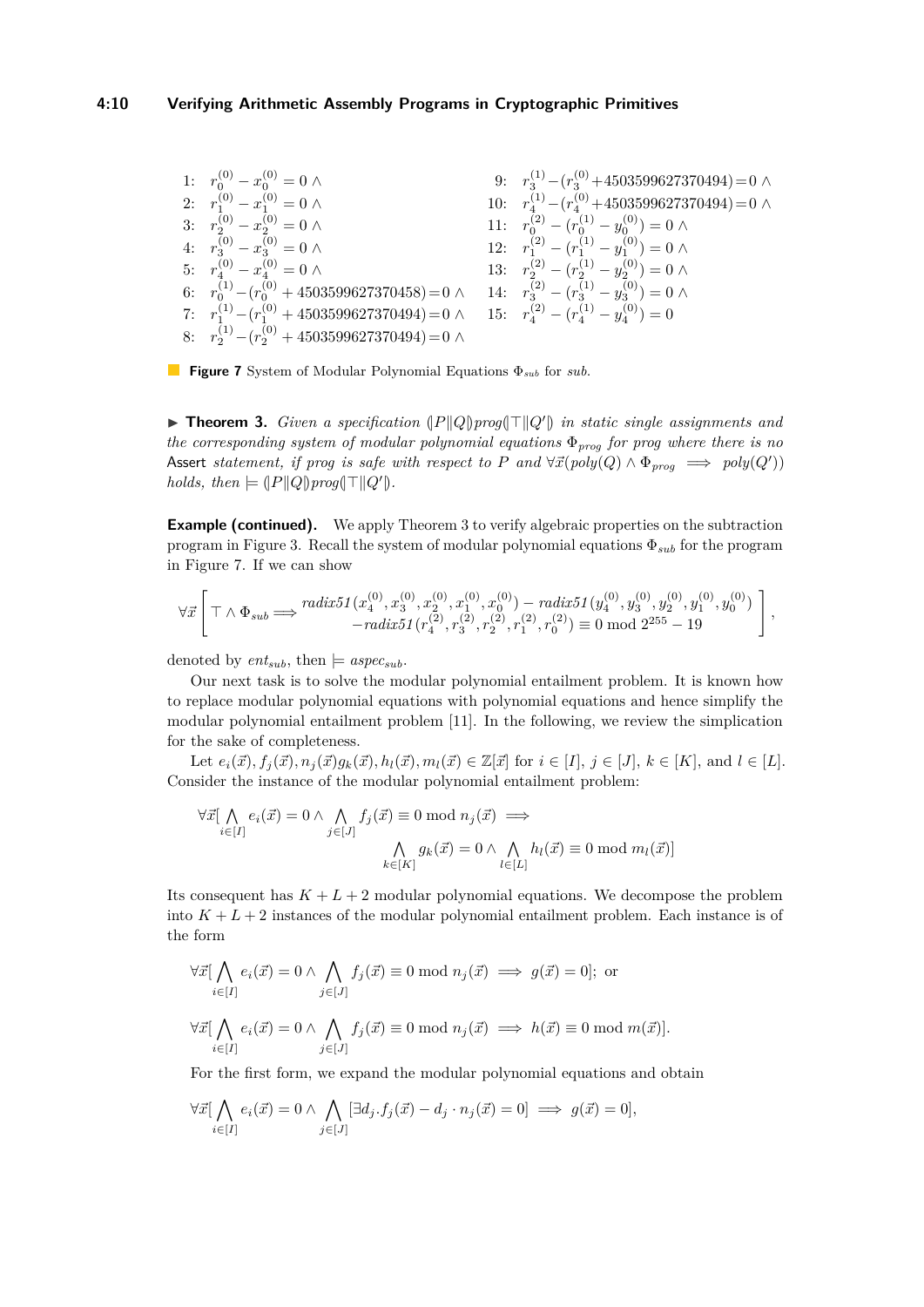#### **A. Polyakov, M. Tsai, B. Wang, and B. Yang 19. 12. 13. 13. 13. 14.11**

<span id="page-10-2"></span>
$$
\left\langle \begin{array}{c} 2^{255}-19, r_0^{(0)}-x_0^{(0)}, r_1^{(0)}-x_1^{(0)}, r_2^{(0)}-x_2^{(0)}, r_3^{(0)}-x_3^{(0)}, r_4^{(0)}-x_4^{(0)}, \\ r_0^{(1)}-r_0^{(0)}-4503599627370458, r_1^{(1)}-r_1^{(0)}-4503599627370494, \\ r_2^{(1)}-r_2^{(0)}-4503599627370494, r_3^{(1)}-r_3^{(0)}-4503599627370494, \\ r_4^{(1)}-r_4^{(0)}-4503599627370494, \\ r_0^{(2)}-r_0^{(1)}+y_0^{(0)}, r_1^{(2)}-r_1^{(1)}+y_1^{(0)}, r_2^{(2)}-r_2^{(1)}+y_2^{(0)}, r_3^{(2)}-r_3^{(1)}+y_3^{(0)}, \\ r_4^{(2)}-r_4^{(1)}+y_4^{(0)}, \end{array} \right\rangle
$$

**Figure 8** Ideal for Checking Algebraic Property on Subtraction.

which in turn is equivalent to

$$
\forall \vec{x} \forall \vec{d} \big[ \bigwedge_{i \in [I]} e_i(\vec{x}) = 0 \land \bigwedge_{j \in [J]} f_j(\vec{x}) - d_j \cdot n_j(\vec{x}) = 0 \implies g(\vec{x}) = 0].
$$

Similarly, we obtain the following entailment for the second form:

$$
\forall \vec{x} \forall \vec{d} \big[ \bigwedge_{i \in [I]} e_i(\vec{x}) = 0 \land \bigwedge_{j \in [J]} f_j(\vec{x}) - d_j \cdot n_j(\vec{x}) = 0 \implies h(\vec{x}) \equiv 0 \mod m(\vec{x}).
$$

Note that antecedents in both forms are but polynomial equations. In order to solve the modular polynomial entailment problem, it suffices to solve the following forms:

<span id="page-10-0"></span>
$$
\forall \vec{x} \left[ \bigwedge_{i \in [I]} e_i(\vec{x}) = 0 \implies g(\vec{x}) = 0 \right] \tag{1}
$$

$$
\forall \vec{x} \big[ \bigwedge_{i \in [I]} e_i(\vec{x}) = 0 \implies h(\vec{x}) \equiv 0 \bmod m(\vec{x}) \big]
$$
(2)

# **4.2.3 Solving Modular Polynomial Equation Entailment Problem**

There is an interesting connection between solving the formula [\(2\)](#page-10-0) and the ideal membership problem. Suppose  $h(\vec{x}) \in \langle e_i(\vec{x}), m(\vec{x}) \rangle_{i \in [I]}$ . By the definition of ideal,  $h(\vec{x})$  is a linear combination of  $e_i(\vec{x})$  and  $m(\vec{x})$ . Hence, there are  $c(\vec{x}), c_i(\vec{x}) \in \mathbb{Z}[\vec{x}]$  such that

$$
h(\vec{x}) = c(\vec{x}) \cdot m(\vec{x}) + \sum_{i \in [I]} c_i(\vec{x}) \cdot e_i(\vec{x}).
$$

When  $e_i(\vec{x}) = 0$  for every  $i \in [I]$ , we have  $h(\vec{x}) = c(\vec{x}) \cdot m(\vec{x})$ , that is,  $h(\vec{x}) \equiv 0 \mod m(\vec{x})$ . The following theorem summarizes the connection:

▶ **Theorem 4** ([\[11\]](#page-15-17)). *Let*  $e_i(\vec{x}), g(\vec{x}), h(\vec{x}), m(\vec{x}) \in \mathbb{Z}[\vec{x}]$  *for*  $i \in [I]$ *.* 

- **1.** *The formula* [\(1\)](#page-10-0) *holds* if  $g(\vec{x})$  is in the ideal  $\langle e_i(\vec{x}) \rangle_{i \in [I]}$ ;
- <span id="page-10-1"></span>**2.** *The formula* [\(2\)](#page-10-0) *holds* if  $h(\vec{x})$  is in the ideal  $\langle e_i(\vec{x}), m(\vec{x}) \rangle_{i \in [I]}$ .

**Example (continued).** Recall that we would like to establish *entsub*. By Theorem [4,](#page-10-1) it suffices to show  $\text{radix51}(x_4^{(0)}, x_3^{(0)}, x_2^{(0)}, x_1^{(0)}, x_0^{(0)}) - \text{radix51}(y_4^{(0)}, y_3^{(0)}, y_2^{(0)}, y_1^{(0)}, y_0^{(0)})$ *radix51* ( $r_4^{(2)}$ ,  $r_3^{(2)}$ ,  $r_2^{(2)}$ ,  $r_1^{(2)}$ ,  $r_0^{(2)}$ ) is in the ideal from Figure [8.](#page-10-2)

#### **4.2.4 Completeness**

The reduction from the algebraic verification problem to the ideal membership problem is sound but incomplete. There are instances of  $(1)$  or  $(2)$  whose corresponding ideal membership problems do not hold.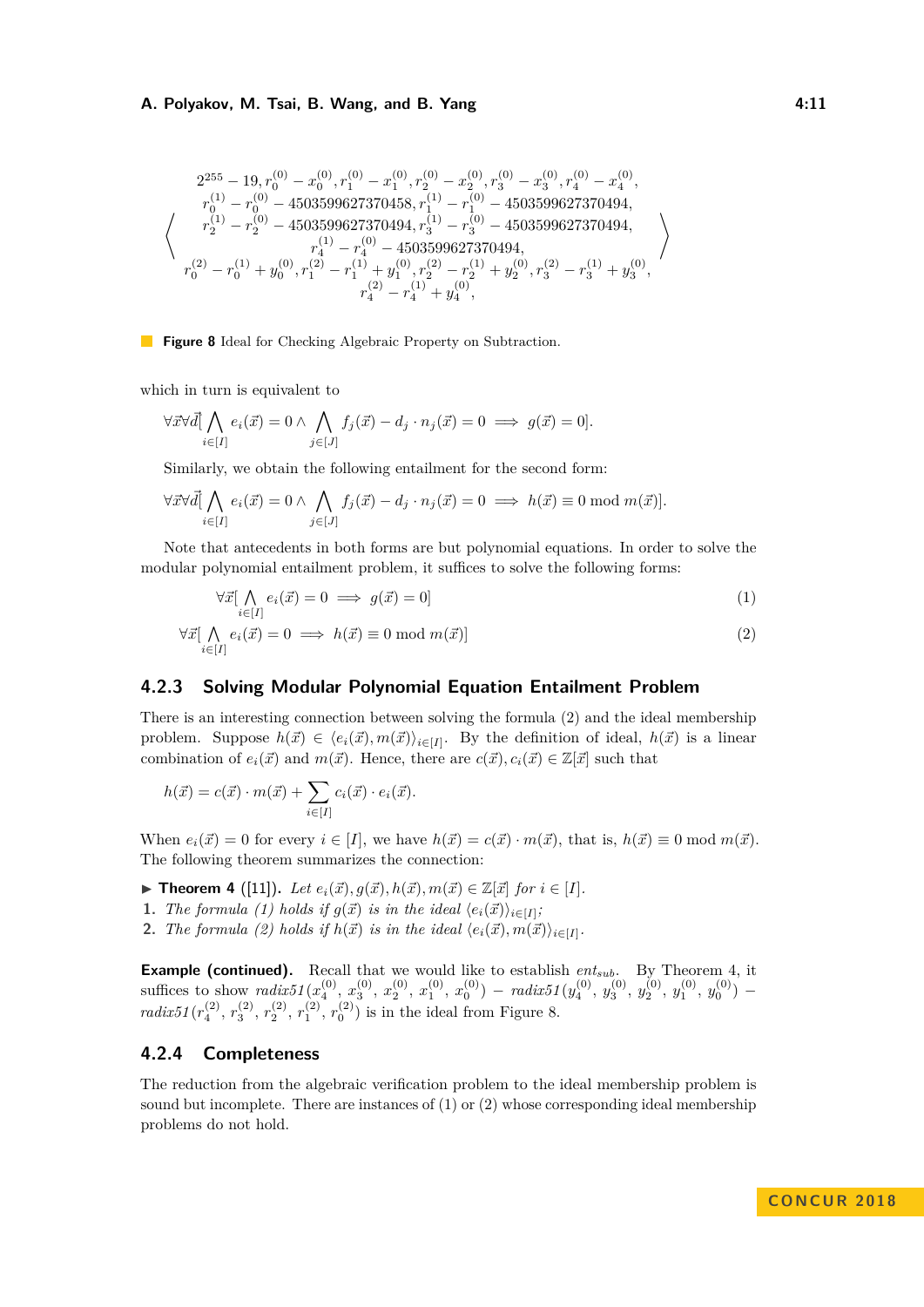#### **4:12 Verifying Arithmetic Assembly Programs in Cryptographic Primitives**

## **4.2.5 Optimization**

The ideal membership problem typically becomes harder when the number of polynomials grows [\[10\]](#page-15-18). To reduce the number of polynomials, we apply variable substitution same as in [\[16\]](#page-15-1). For the instruction Set *x u* and its corresponding modular polynomial equation  $x - u = 0$ , we remove the equation and replace *x* with *u* in all other modular polynomial equations. Other instructions that update only one variable are processed similarly. Consider Mulf *x y u v* and its corresponding modular polynomial equation  $(x \times W + y) - (u \times v) = 0$ for an example of instructions that update two variables. Since  $(x \times W + y) - (u \times v) = 0$ implies  $y = u \times v - x \times W$ , we remove the equation and replace *y* with  $u \times v - x \times W$  in all other modular polynomial equations. For an Assume $P||Q$  statement with an equation  $e_1 - e_2 = 0$  in  $poly(Q)$ , we identify a variable *x* and an expression *e* such that  $e_1 - e_2 = 0$  if and only if  $x = e$ . Then  $e_1 - e_2 = 0$  is removed after replacing x with e.

**Example (continued).** By the optimization, it suffices to show

$$
\begin{aligned} \operatorname{radix51}(x_4^{(0)}, x_3^{(0)}, x_2^{(0)}, x_1^{(0)}, x_0^{(0)}) - \operatorname{radix51}(y_4^{(0)}, y_3^{(0)}, y_2^{(0)}, y_1^{(0)}, y_0^{(0)}) - \\ \operatorname{radix51}(x_4^{(0)} + 4503599627370494 - y_4^{(0)}, x_3^{(0)} + 4503599627370494 - y_3^{(0)}, \\ x_2^{(0)} + 4503599627370494 - y_2^{(0)}, x_1^{(0)} + 4503599627370494 - y_1^{(0)}, \\ x_0^{(0)} + 4503599627370458 - y_0^{(0)}) \end{aligned}
$$

is in the ideal of  $\langle 2^{255} - 19 \rangle$ .

## <span id="page-11-0"></span>**5 Evaluation**

We have implemented our approach in OCaml. Followed by a case study on Montgomery multiplication in this section, the verification of arithmetic assembly programs in cryptographic libraries is reported.

#### **5.1 Montgomery Multiplication**

Consider modulo arithmetic computation over  $\mathbb{Z}_m$ . Since results must be in  $\mathbb{Z}_m$ , a modulo operation is necessary. For modulo addition or subtraction, it is relatively easy since results are obtained by subtracting or adding *m* respectively. For modulo multiplication, the naïve algorithm requires division. This is inefficient. Consider, for instance, modulo arithmetic computation over  $\mathbb{Z}_{93}$ . Let  $a = 79$  and  $b = 39$ . We have  $a + b = 118$  and  $118 - 93 = 25$ . Hence  $(a + b)$  mod  $93 = 25$ . But  $a \times b = 79 \times 39 = 3081$ . Since  $3081 = 93 \times 33 + 12$ . We obtain  $(79 \times 39)$  mod  $93 = 12$  by division.

To avoid inefficient division, cryptographic programs perform modulo arithmetic computation over  $\mathbb{Z}_m$  in Montgomery forms. Two numbers *R* and *m'* with  $gcd(R, m) = 1$  and  $mm' \equiv -1 \mod R$  are chosen by programmers. For any  $a \in \mathbb{Z}_m$ , its *Montgomery representation* is *aR* mod *m*. For modulo addition and subtraction, it is still easy to compute in Montgomery forms since  $(a \pm b)R \equiv aR \pm bR \mod m$ . For modulo multiplication, one would like to compute the Montgomery representation *abR* mod *m* from the representations *aR* mod *m* and *bR* mod *m* of *a* and *b* respectively. Yet  $aR \cdot bR \equiv abR^2 \mod m$ . It appears that one has to multiply the inverse of *R* and then modulo *m* to obtain the result.

Surprisingly, Montgomery proposed a reduction algorithm which multiplies the inverse of *R* and modulo *m simultaneously*. The following computation performs the Montgomery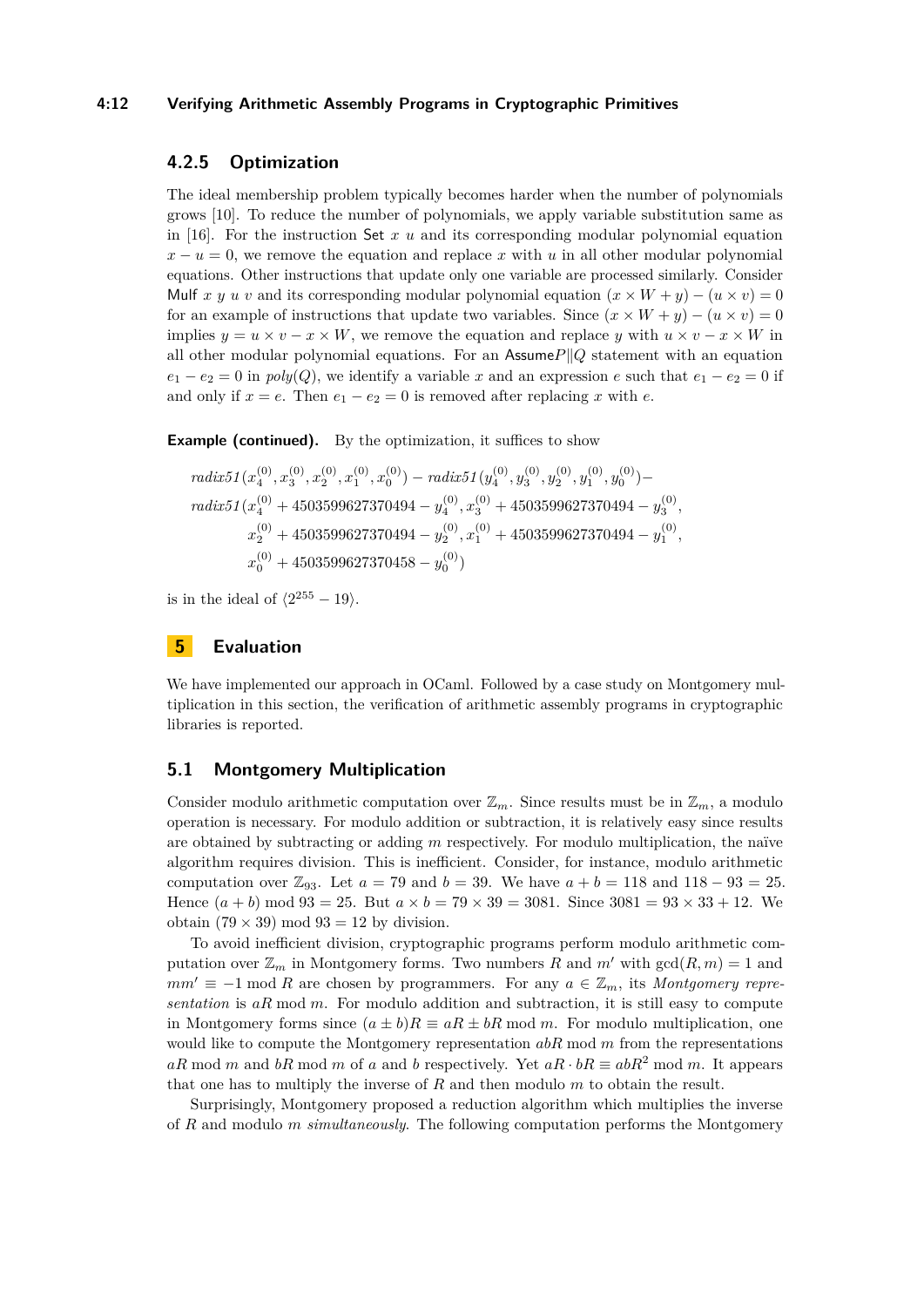reduction on a number *T* in Montgomery representation:

- $n = ((T \mod R) \times m') \mod R$  $t = (T + n \times m)/R$
- $=$  if  $t \geq m$  then  $t m$  else  $t$

We will illustrate by an example. Choose  $(m, R, m') = (93, 100, 43)$ . We have gcd $(100, 93) = 1$ and  $93 \times 43 \equiv -1 \mod 100$ . The numbers *a* and *b* in Montgomery representation are  $7900 \text{ mod } 93 = 88$  and  $3900 \text{ mod } 93 = 87$  respectively (two hard divisions). To perform the Montegomery reduction on  $T = 88 \times 87 = 7656$ , we compute  $n = ((7656 \text{ mod } 100) \times 43) \text{ mod } 100$  $100 = (56 \times 43) \text{ mod } 100 = 2408 \text{ mod } 100 = 8$ .  $t = (7656 + 8 \times 93)/100 = 8400/100 = 84$ . Since  $84 < m = 93$ , we obtain the product 84 in Montgomery representation. To compute ab mod m, we perform Montgomery reduction again on  $T = 84$ . Thus  $n = ((84 \text{ mod } 100) \times 43) \text{ mod } 100 =$  $(84 \times 43) \text{ mod } 100 = 3612 \text{ mod } 100 = 12 \text{ and } t = (84 + 12 \times 93)/100 = 1200/100 = 12.$  Since  $12 < 93$ , we have  $(79 \times 39)$  mod  $93 = 12$  as before. Observe that only two hard divisions are necessary for computing Montgomery representations of 79 and 39. Modulo 100 and dividing multiples of 100 by 100 are trivial. If a number of arithmetic operations are required (as in the case for cryptographic primitives), computation in Montgomery representation is much more efficient than textbook algorithms. Cryptographic libraries subsequently implement arithmetic in Montgomery representation.

Assembly subroutines in OpenSSL go even further than that. Previously, we compute multiplication  $88 \times 87$  followed by reduction to perform one Montgomery multiplication. In practice, multiplication and reduction are performed simultaneously in Montgomery multiplication. OpenSSL moreover uses the multi-limb Montegomery multiplication algorithm where *R* can be a large power of 2. Consider the four-limb Montgomery multiplication with 64-bit limbs. *m* is hence a 256-bit number. Choose  $R = 2^{256}$ . Define  $\text{radix64} (\ell_3, \ell_2, \ell_1, \ell_0)$ to be the expression

$$
\ell_3 \times 2^{64 \times 3} + \ell_2 \times 2^{64 \times 2} + \ell_1 \times 2^{64 \times 1} + \ell_0.
$$

Let  $m = \text{radix}64(m_3, m_2, m_1, m_0), x = \text{radix}64(x_3, x_2, x_1, x_0), y = \text{radix}64(u_3, y_2, y_1, y_0)$ and  $m' \in [2^{64} - 1]$  be inputs and  $r = \text{radix}64(r_3, r_2, r_1, r_0)$  the output. The four-limb Montgomery multiplication subroutine bn\_mul\_mont\_4 in OpenSSL has the following specification:

$$
\|\top\|m_0 \equiv 1 \mod 2 \land m' \times m + 1 \equiv 0 \mod 2^{64}\n\}
$$
\n
$$
r = \text{bn\_mul\_mont\_4}(x, y, m, m')
$$
\n
$$
(\|\top\|x \times y \equiv r \times 2^{256} \mod m)
$$

The precondition  $m_0 \equiv 1 \mod 2$  is equivalent to  $gcd(m, 2^{64}) = 1$ . On input numbers  $x = aR \mod m$  and  $y = bR \mod m$  in Montgomery representation, the output *r* satisfies  $xy \equiv abR^2 \equiv rR \mod m$ . That is,  $r \equiv abR \mod m$ . The output *r* is the product of *a* and *b* in Montgomery representation.

The Montgomery multiplication subroutine for x86\_64 is invoked by the C fragment:

$$
\verb&bn_mull_mont(r, x, y, m, m', n_limbs);
$$

where  $x$ ,  $y$ ,  $m$ ,  $m'$  are arrays of 64-bit unsigned integer and  $n$  limbs is the number of limbs. We compile the C code and link it with the OpenSSL cryptographic library. The program execution trace is then extracted by gdb along with effective addresses automatically. For 4-limb bn\_mul\_mont\_4 ( $n_$ limbs = 4), there are about 350 assembly instructions. As an illustration, the following three instructions load the value of  $m'$ , y[0], and x[0] to the registers r8, rbx, and rax respectively.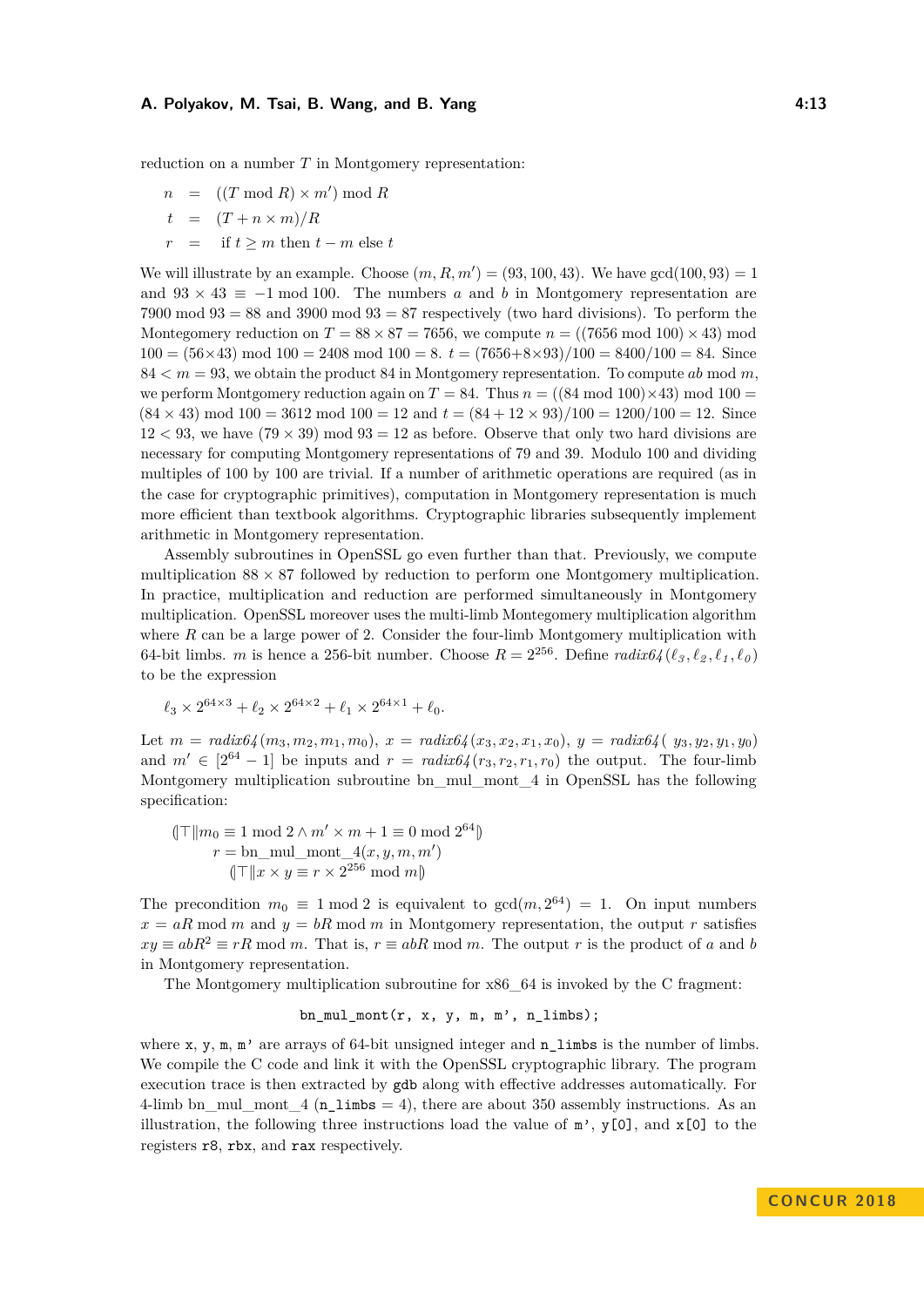#### **4:14 Verifying Arithmetic Assembly Programs in Cryptographic Primitives**

| mov | $(\%r8)$ , $\%r8$    | #! $EA = L0x6060e0$ |
|-----|----------------------|---------------------|
| mov | $(\%r12)$ , $\%rbx$  | #! EA = LOx6060a0   |
| mov | $(\%$ rsi), $\%$ rax | #! $EA = LOx606080$ |

For each instruction, we write a Python script to translate it to a CRYPTOLINE statement. Here are the corresponding CRYPTOLINE code for the three instructions:

Set *r*8 *L*0*x*6060*e*0; Set *rbx L*0*x*6060*a*0; Set *rax L*0*x*606080;

In our automatic translation, each memory cell is a variable identified by its address. Each register is also a variable with the same name. Since effective addresses are obtained from gdb, indirect memory operands (such as  $-\frac{0x10(\%rsp,[r15,8))}{rsp}$  are translated to variables corresponding to their effective addresses. It remains to initialize memory cells for inputs.

| 1: | Set $L0x606080 x_0$ ; 5:      | Set $L0x6060a0y_0$ ; 9:     |     | Set $L0x6060c0$ $m_0$ ; |
|----|-------------------------------|-----------------------------|-----|-------------------------|
|    | 2: Set $L0x606088 x_1$ ; 6:   | Set $L0x6060a8 y_1$ ; 10:   |     | Set $L0x6060c8 m_1$ ;   |
|    | 3: Set $L0x606090 x_2$ ; 7:   | Set $L0x6060b0 y_2$ ; 11:   |     | Set $L0x6060d0 m_2$ ;   |
|    | 4: Set $L0x606098$ $x_3$ ; 8: | Set $L0x6060b8$ $u_3$ : 12: |     | Set $L0x6060d8$ $m_3$ ; |
|    |                               |                             | 13: | Set $L0x6060e0 m'$ ;    |

The Assert and Assume statements are indispensable in verifying bn\_mul\_mont. Consider the following fragment extracted from the assembly subroutine:

| 1: Set $rbx y_0$ ;                       | $4:$ Mulf rdx rax rbx rax; | 7: Mulf unused rbp $r10$ rbp;                 |
|------------------------------------------|----------------------------|-----------------------------------------------|
| 2: Set $rax x_0$ : 5: Set $r10 \; rax$ : |                            | $8:$ Mulf rdx rax rbp rax;                    |
| 3: Set rbp $m'$ ; 6: Set rax $m_0$ ;     |                            | 9: Add! <i>carry</i> $r10$ <i>rax</i> $r10$ ; |

At line 5, we have  $r10 \equiv y_0 \times x_0 \mod 2^{64}$ . At line 7,  $rbp \equiv y_0 \times x_0 \times m' \mod 2^{64}$ . At line 8,  $rax \equiv y_0 \times x_0 \times m' \times m_0 \mod 2^{64}$ . Finally at line 9, we have  $r10 \equiv (y_0 \times x_0 \times m' \times m_0) + (y_0 \times m')$  $(x_0) \equiv (y_0 \times x_0) \times (m' \times m_0 + 1) \mod 2^{64}$ . From the precondition  $m' \times m + 1 \equiv 0 \mod 2^{64}$ , we have  $m' \times \text{radix}64(m_3, m_2, m_1, m_0) + 1 \equiv 0 \mod 2^{64}$  and  $m' \times m_0 + 1 \equiv 0 \mod 2^{64}$ . Hence  $r10 \equiv (y_0 \times x_0) \times (m' \times m_0 + 1) \equiv 0 \mod 2^{64}$ . Now *r*10 is a 64-bit register. *r*10  $\equiv 0 \mod 2^{64}$ implies  $r10 = 0$  on x86  $\,64$ . Its value can be safely discarded. The equality is essential to the proof of correctness in the Montgomery multiplication program.

Although  $r10 \equiv 0 \mod 2^{64}$  can be verified by modular polynomial equation entailment, the algebraic technique fails to prove  $r10 = 0$ . In order to verify bn\_mul\_mont\_, we add two instructions following the code fragment:  $\textsf{Assert} \top ||r10 \equiv 0 \bmod 2^{64} \text{ and } \textsf{Assume} \top ||r10 = 0.$ The Assert statement is automatically verified; the Assume statement is safe because  $r10 \equiv$ 0 mod  $2^{64}$  implies  $r10 = 0$  when  $r10$  is a 64-bit register.

## **5.2 Arithmetic in Cryptographic Libraries**

We have successfully verified assembly codes extracted from the arithmetic programs in cryptographic libraries OpenSSL, boringSSL, and mbedTLS. The extracted traces are not affected by the inputs in all programs except mbedTLS. The big integer multiplication in mbedTLS contains a loop with undetermined iterations in C for propagating carry chains. For this multiplication, we extracted and verified assembly codes for different cases of carry chains but only report two cases with longest carry chains. All the verification tasks are performed on a Linux machine with a 3.47GHz CPU and 128GB memory. We use Boolector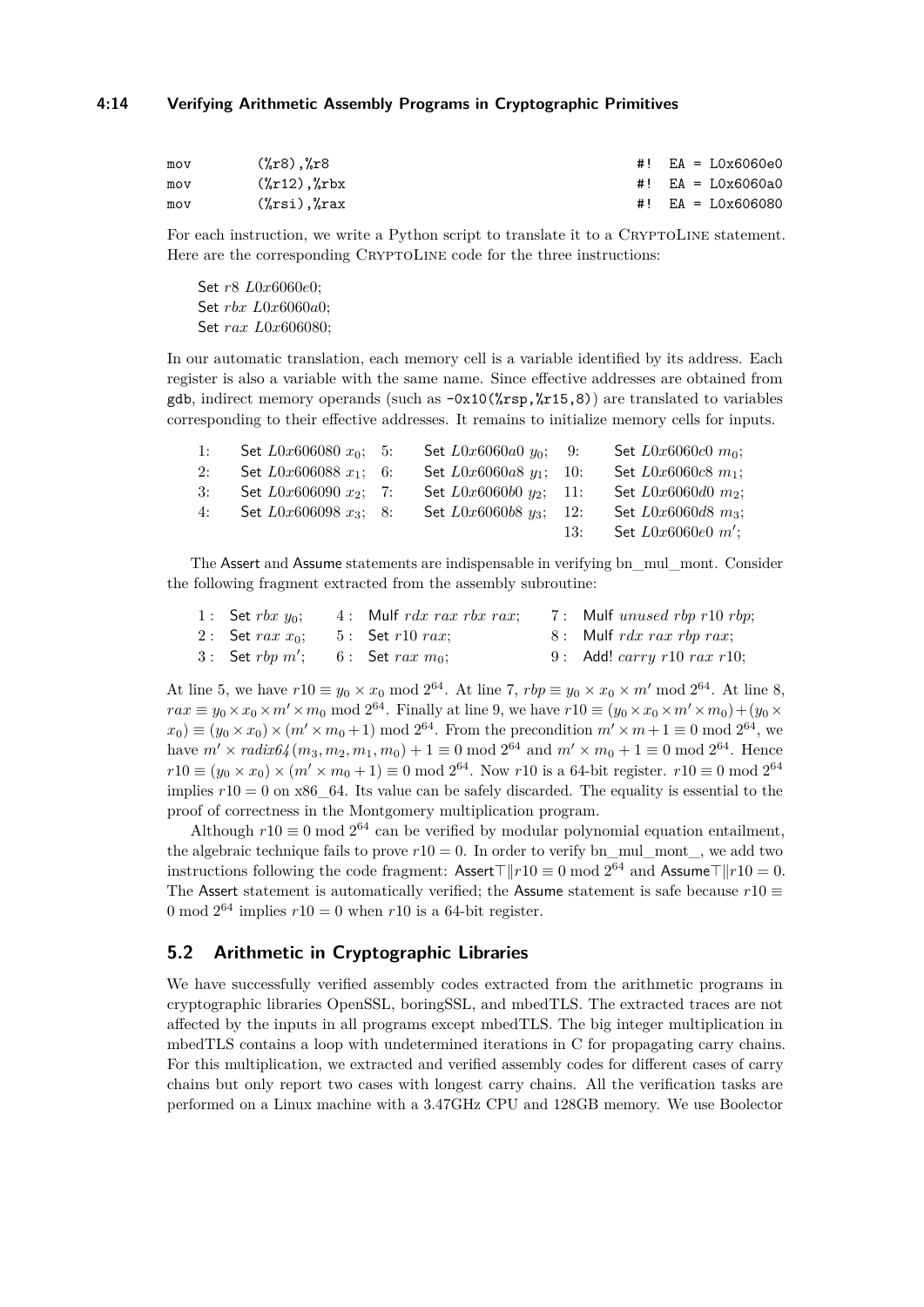| library   | program                                  | ln   | assert  | range   | alg      | total   |
|-----------|------------------------------------------|------|---------|---------|----------|---------|
|           | ecp nistz256 add                         |      | 0.44    | 4.17    | 0.03     | 4.63    |
|           | ecp nistz256 sub                         | 88   |         | 18.54   | $\sim 0$ | 18.55   |
|           | $ecp$ nistz $256$ from mont              | 82   |         | 0.41    | 0.02     | 0.45    |
|           | ecp nistz256 mul mont                    | 192  |         | 21.49   | 0.03     | 21.53   |
| OpenSSL   | $\exp$ nistz $256$ mul mont <sup>+</sup> | 153  |         | 15.43   | 0.03     | 15.47   |
|           | ecp nistz $256$ mul by $2$               | 49   |         | 0.05    | 0.02     | 0.08    |
|           | $ecp$ nistz $256$ sqr mont               | 148  |         | 16.43   | 0.03     | 16.47   |
|           | $\exp$ nistz $256$ sqr mont <sup>+</sup> | 131  |         | 22.50   | 0.03     | 22.54   |
|           | x86 64 mont 2                            | 228  | 832.60  | 13.41   | 0.03     | 846.05  |
|           | x86 64 mont 4                            | 490  | 8279.87 | 523.27  | 0.91     | 8804.06 |
|           | x25519 x86 64 mul                        | 226  |         | 28.73   | 0.03     | 28.78   |
| boringSSL | $x25519$ $x86$ 64 sqr                    | 171  |         | 6.14    | 0.03     | 6.18    |
|           | $x25519$ _ $x86$ _ $64$ _ladderstep      | 1459 |         | 2921.82 | 107.93   | 3029.78 |
|           | mbedtls mpi mul mpi 2                    | 76   | 0.46    | 0.42    | 0.03     | 0.92    |
| mbedTLS   | mbedtls mpi mul mpi 4                    | 249  | 12.85   | 9.27    | 0.02     | 22.16   |

<span id="page-14-1"></span>**Table 1** Experimental Results.

2.4.0 for SMT solving and use Singular 4.1.0 for ideal membership solving. Table [1](#page-14-1) shows the verification results. For each arithmetic program, we report the number of lines (ln) in CRYPTOLINE (including the specification), the time in seconds for assertion checking (assert), range checking (range), algebraic checking (alg), and overall verification (total). A "-" in the assertion column indicates that the program contains no assertion. In OpenSSL, two versions of ecp\_nistz256\_mul\_mont and ecp\_nistz256\_sqr\_mont are availble: one for typical x86\_64 microarchitectures, the other for Broadwell microarchitecture (annotated by "<sup>+</sup>" in the table). For multiplication, we verified 2- and 4-limb versions in OpenSSL  $(x86~64$  mont \*) and mbedTLS (mbedtls mpi\_mul\_mpi\_\*).

To the best of our knowledge, our work is the first on automatically verifying assembly codes extracted from low-level arithmetic implementations of industrial cryptographic libraries. Most of the other works verified re-implementations of arithmetic operations written in high-level languages. In the most related work [\[16\]](#page-15-1), an implementation of the Montgomery Ladderstep in BVCRYPTOLINE was verified in days. With our approach, the implementation of the Montgomery Ladderstep in boringSSL can be verified in 1 hour.

# <span id="page-14-0"></span>**6 Conclusion**

We have described a domain-specific language CRYPTOLINE for modeling arithmetic assembly programs in cryptographic primitives across different instruction sets. Scripts have been developed to extract execution traces from programs as assembly codes and to translate assembly codes to CryptoLine. A specification for a program in CryptoLine is divided into range predicates and algebraic predicates. While range predicates are verified by SMT solving, algebraic predicates are verified via transformation to ideal membership problems solved by computer algebra systems. We have implemented our verification approach to successfully verified several arithmetic programs in cryptographic libraries OpenSSL, boringSSL, and mbedTLS.

We are working on a certified translator to accurately generate CRYPTOLINE codes from different assembly. The case studies in mbedTLS expose limitations of verifying cryptographic codes with CryptoLine. We would like to extend our techniques to such programs.